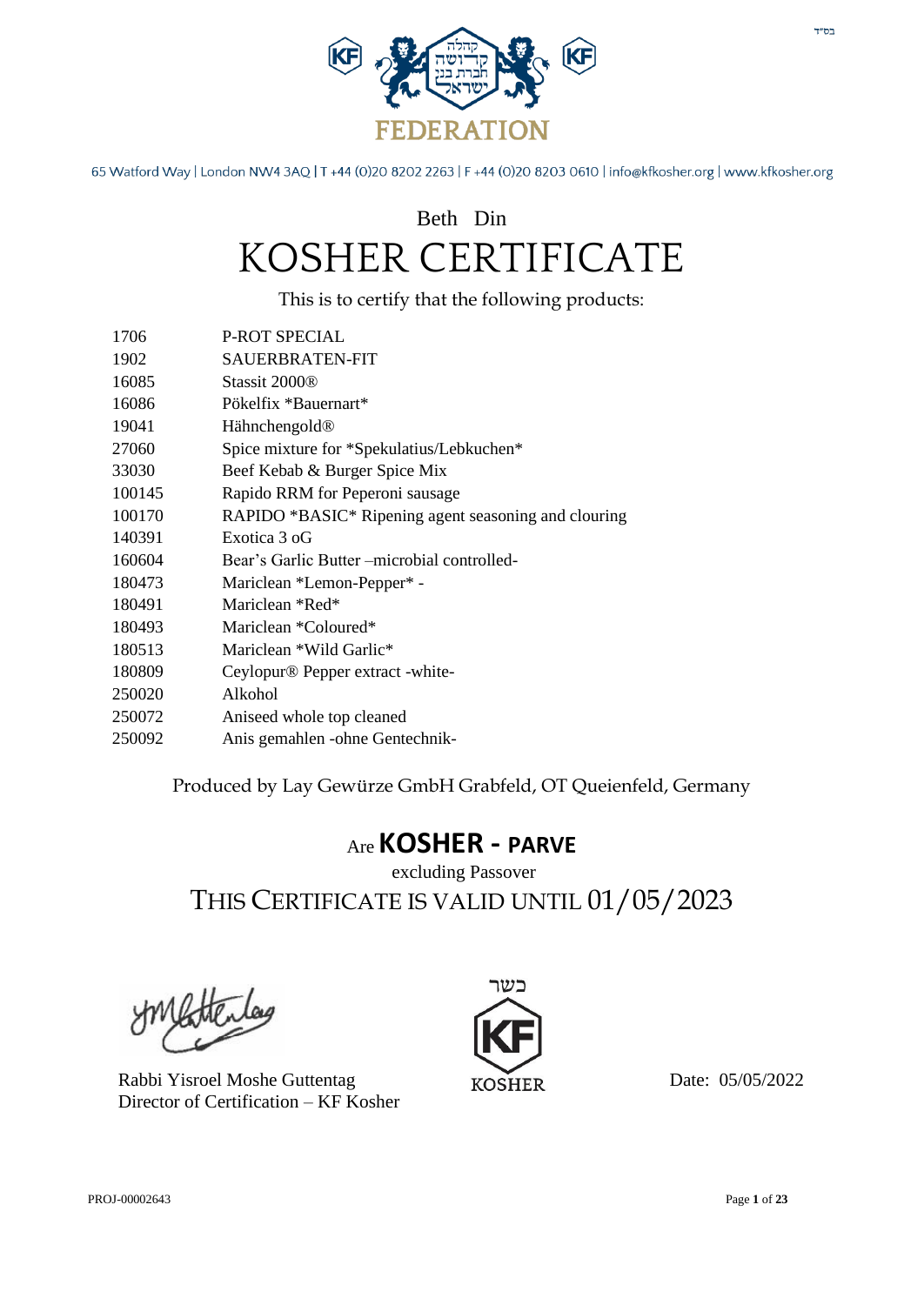

## Beth Din KOSHER CERTIFICATE

|                             | This is to certify that the following products:                                  |
|-----------------------------|----------------------------------------------------------------------------------|
| 250130                      | Natural antioxidant extract                                                      |
| 250150                      | Apple cubes 5x5 mm                                                               |
| 250250                      | Ascorbinsäure E 300 - ohne Gentechnik-                                           |
| 250278                      | Rindfleisch-Aroma natürlich, Pulver                                              |
| 250301                      | Coriander leave 1-5mm                                                            |
| 250368                      | Barbeque-Aroma natürlich, flüssig                                                |
| 250382                      | Basilikum gerebelt -ohne Gentechnik- -halal-                                     |
| 250500                      | Bockshornkleesamen gemahlen -ohne Gentechnik-                                    |
| 250522                      | Bohnenkraut gerebelt -ohne Gentechnik-                                           |
| 250532                      | Savory ground                                                                    |
| 250645                      | Stinging nettle cut 5 mm                                                         |
| 250654                      | Aroma natürlich Typ *Butter* -flüssig-                                           |
| 250659                      | Bulgur medium                                                                    |
| 250700                      | Chillipulver -auch Cayennepfeffer genannt- -ohne Gentechnik-, 20.000 SHU -halal- |
| 250703                      | Chili powder 10.000 SHU                                                          |
| 250760                      | Capsicum Oleoresin *W* -ohne Gentechnik-                                         |
| 250770                      | Capsicum Oleoresin *N* - ohne Gentechnik - *LHG*                                 |
| 250802                      | Chili whole -birdeyes-                                                           |
| 250807                      | Chili fibre                                                                      |
|                             | Produced by Lay Gewürze GmbH Grabfeld, OT Queienfeld, Germany                    |
| $_{\rm Arc}$ KOSHER - PARVE |                                                                                  |

### excluding Passover THIS CERTIFICATE IS VALID UNTIL 01/05/2023

Rabbi Yisroel Moshe Guttentag Director of Certification – KF Kosher

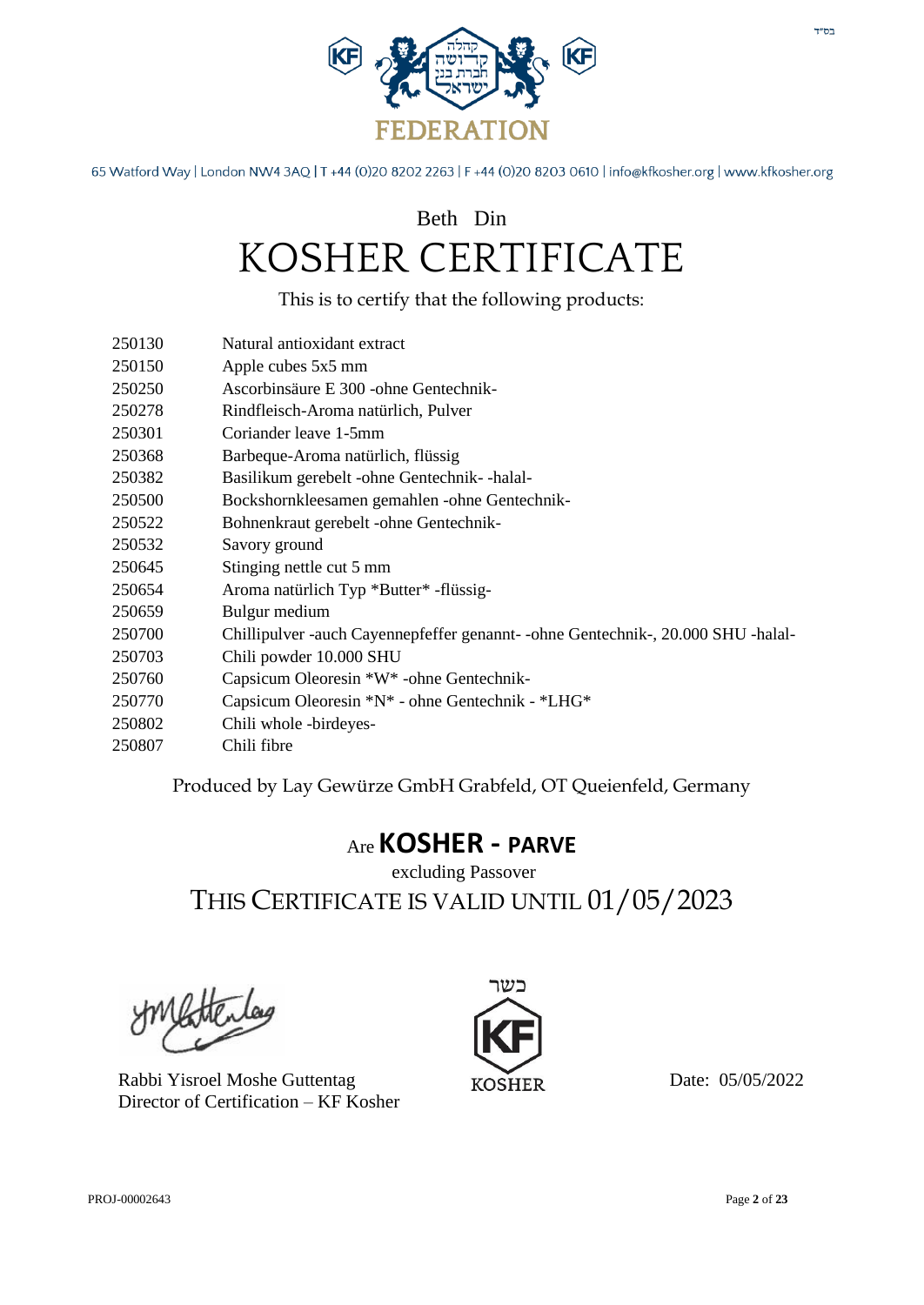

### Beth Din KOSHER CERTIFICATE

This is to certify that the following products:

- 250832 Chillies crushed 1-3 mm -ohne Saat- -ohne Gentechnik-
- 250837 Chillies geschroten 8 mesh (2-3 mm) 6.000-16.000 SHU -ohne Gentechnik-
- 250838 Chillies geschroten 5 mesh (3-5 mm) 5.000-15.000 SHU -ohne Gentechnik-
- 250972 Cardamom green whole
- 250974 Cardamomschalen -ohne Gentechnik-
- 250992 Cardamomsaat ganz
- 251053 Carrageen E 407a -für Fleisch- und Wurstwaren- \*LHG\* -ohne Gentechnik- -halal-E 407 a processed Euchema seaweeds
- 251100 Cranberry dried 5 mm
- 251112 Coriander ganz -ohne Gentechnik- -GFSI-zertifiziert-
- 251150 Corianderöl russisch \*LHG\*
- 251202 Cumin gemahlen -ohne Gentechnik-
- 251212 Curcumapulver \*Premium\* -ohne Gentechnik-
- 251220 Curcuma Oleoresin \*LHG\*
- 251223 Curcuma Oleoresin 10 % wssl. -ohne Gentechnik-
- 251230 Curry-Aroma -natürlich-, flüssig
- 251340 DEXTRALIN -Dextrose-
- 251241 Curry \*Gold\*

Produced by Lay Gewürze GmbH Grabfeld, OT Queienfeld, Germany

#### Are **KOSHER - PARVE**

excluding Passover THIS CERTIFICATE IS VALID UNTIL 01/05/2023

Rabbi Yisroel Moshe Guttentag Director of Certification – KF Kosher

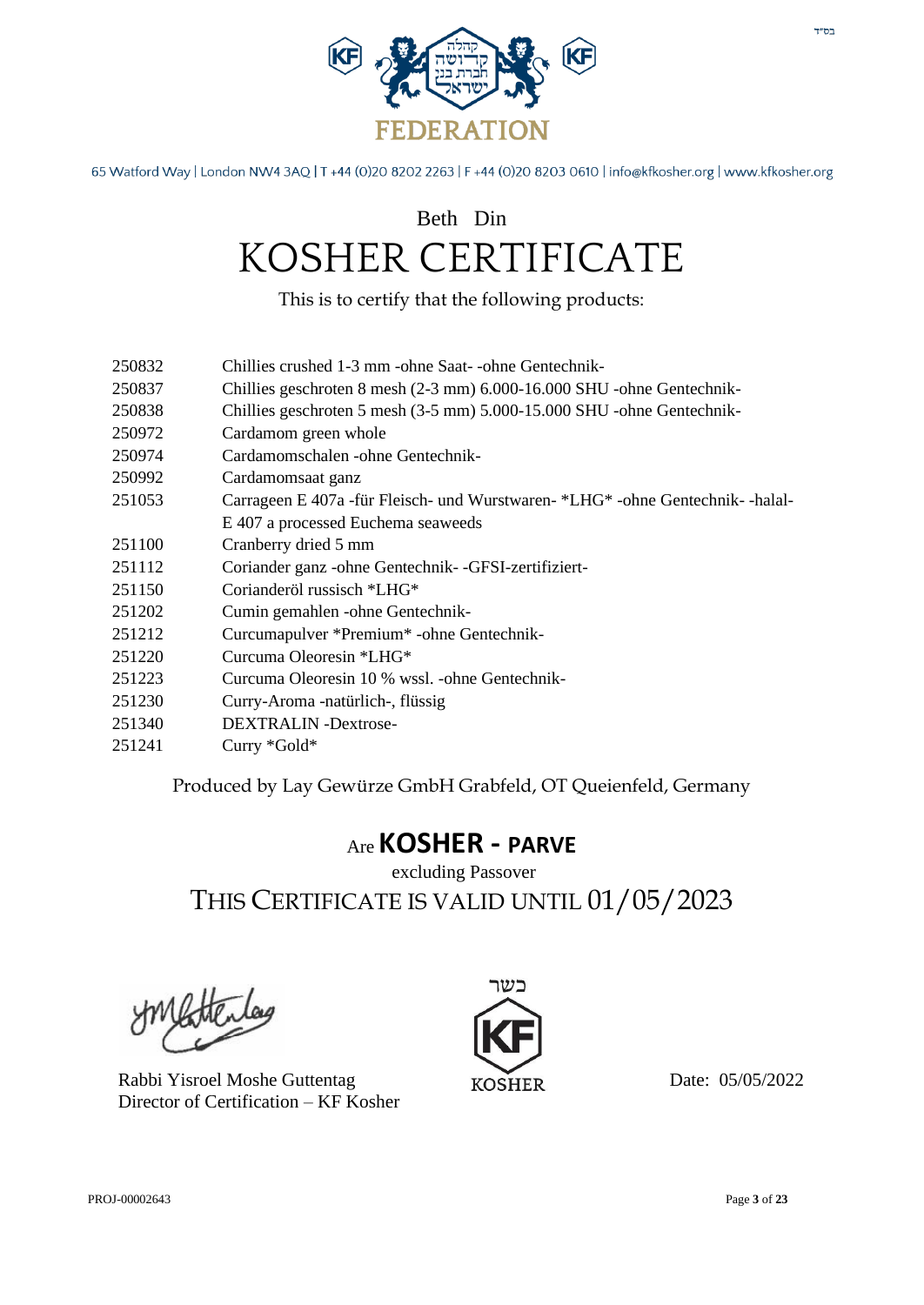

### Beth Din KOSHER CERTIFICATE

This is to certify that the following products:

- 251260 Curry powder \*Special\* 1A (own production)
- 251280 Curry \*India\*
- 251290 Curry \*English\*
- 251392 Dill tips
- 251410 Dill seed ground
- 251472 Ballastini® EF
- 251530 Emulgator Tween 80 E433 -ohne Gentechnik- \*LHG\*
- 251600 Essigsäure konz. E 260 -ohne Gentechnik-
- 251632 Tarragon rubbed
- 251730 ANNATTO E 160b \*WS\*
- 251762 Fennel whole cleaned
- 251792 Fenchelsamen gemahlen -ohne Gentechnik- -GFSI-zertifiziert-
- 251850 Fett pflanzlich gehärtet \*LHG\* -mit Palm SG-
- 251855 Marinadenfett ungehärtet -ohne Palmfett- \*LHG\*
- 251857 Marinades Fat non hydrogenated with Palm RSPO-SG
- 252410 Glycerin E 422 \*LHG\*
- 252510 Guarkernmehl E 412 -ohne Gentechnik-

Produced by Lay Gewürze GmbH Grabfeld, OT Queienfeld, Germany

#### Are **KOSHER - PARVE**

excluding Passover THIS CERTIFICATE IS VALID UNTIL 01/05/2023

Rabbi Yisroel Moshe Guttentag Director of Certification – KF Kosher

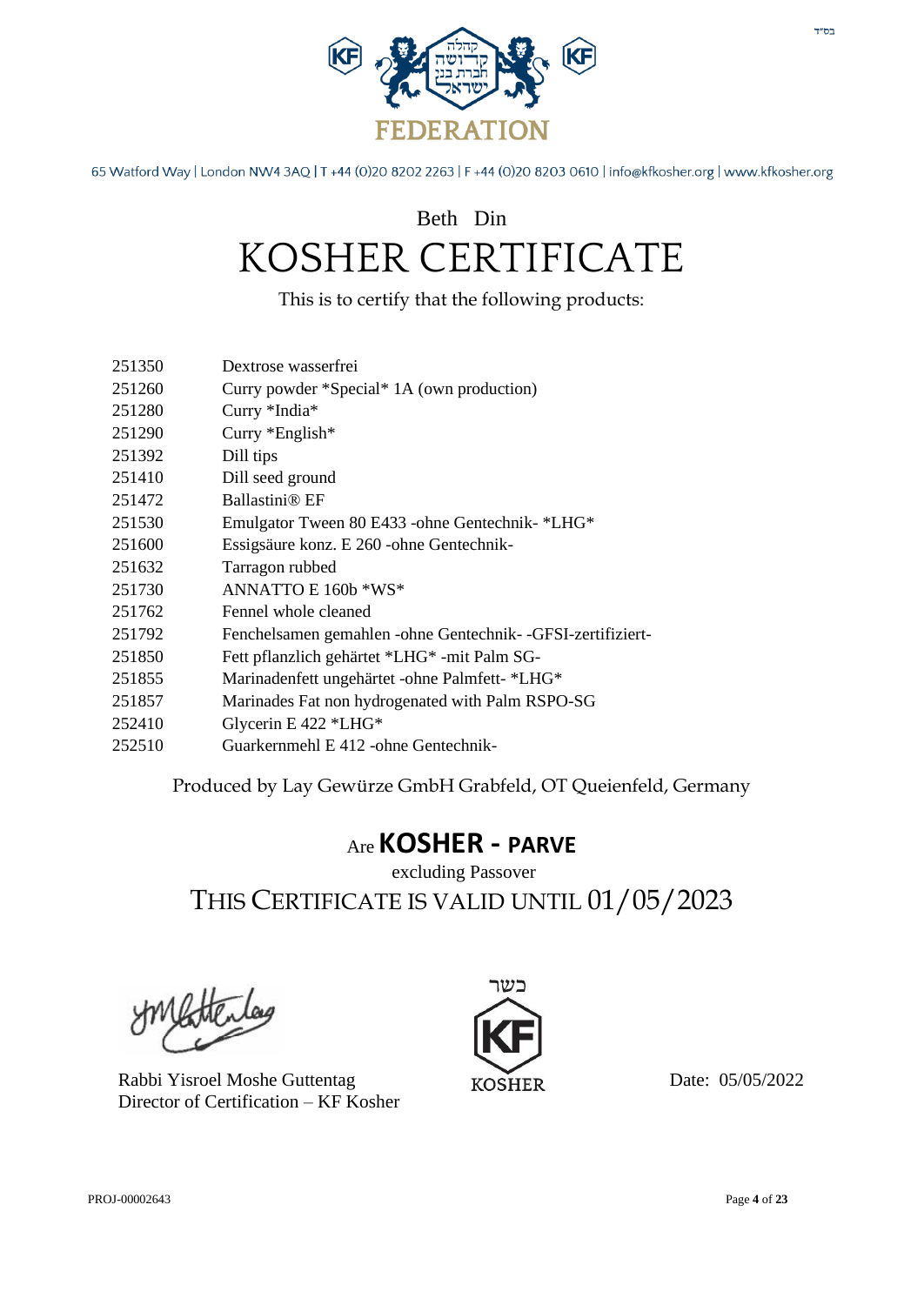

### Beth Din KOSHER CERTIFICATE

This is to certify that the following products:

- 252650 Habanero 3-5 mm
- 252750 Millet whole corn
- 252830 I+G \*LHG\*
- 252900 Ingwer gebrochen
- 252926 Ingwer gemahlen hell -keimreduziert-
- 252927 Ingwer gemahlen -Nigeria- keimreduziert -ohne Gentechnik-
- 253030 Jalapeno dice green 3x3mm
- 253062 Jalapeno-Pfeffergranulat grün 1-3 mm -ohne Gentechnik-
- 253072 Jalapeno-Pfeffergranulat rot 1,0 3,0 mm -ohne Gentechnik-
- 253104 Käsearoma natürlich, Typ Feta
- 253250 Instantkaramell 75/700 \*LHG\*
- 253300 Carrot cubes 16x16 mm
- 253301 Carrot cubes 10 x 10 x 2 mm
- 253312 Karotten gemahlen -ohne Gentechnik-
- 253316 Carrot granules 2-4 mm
- 253317 Carrot granulate 3 mm
- 253343 Potato fiber
- 253352 Chervil rubbed
- 253356 Chervil chopped, germ-reduced

Produced by Lay Gewürze GmbH Grabfeld, OT Queienfeld, Germany

#### Are **KOSHER - PARVE**

excluding Passover THIS CERTIFICATE IS VALID UNTIL 01/05/2023

Rabbi Yisroel Moshe Guttentag Director of Certification – KF Kosher

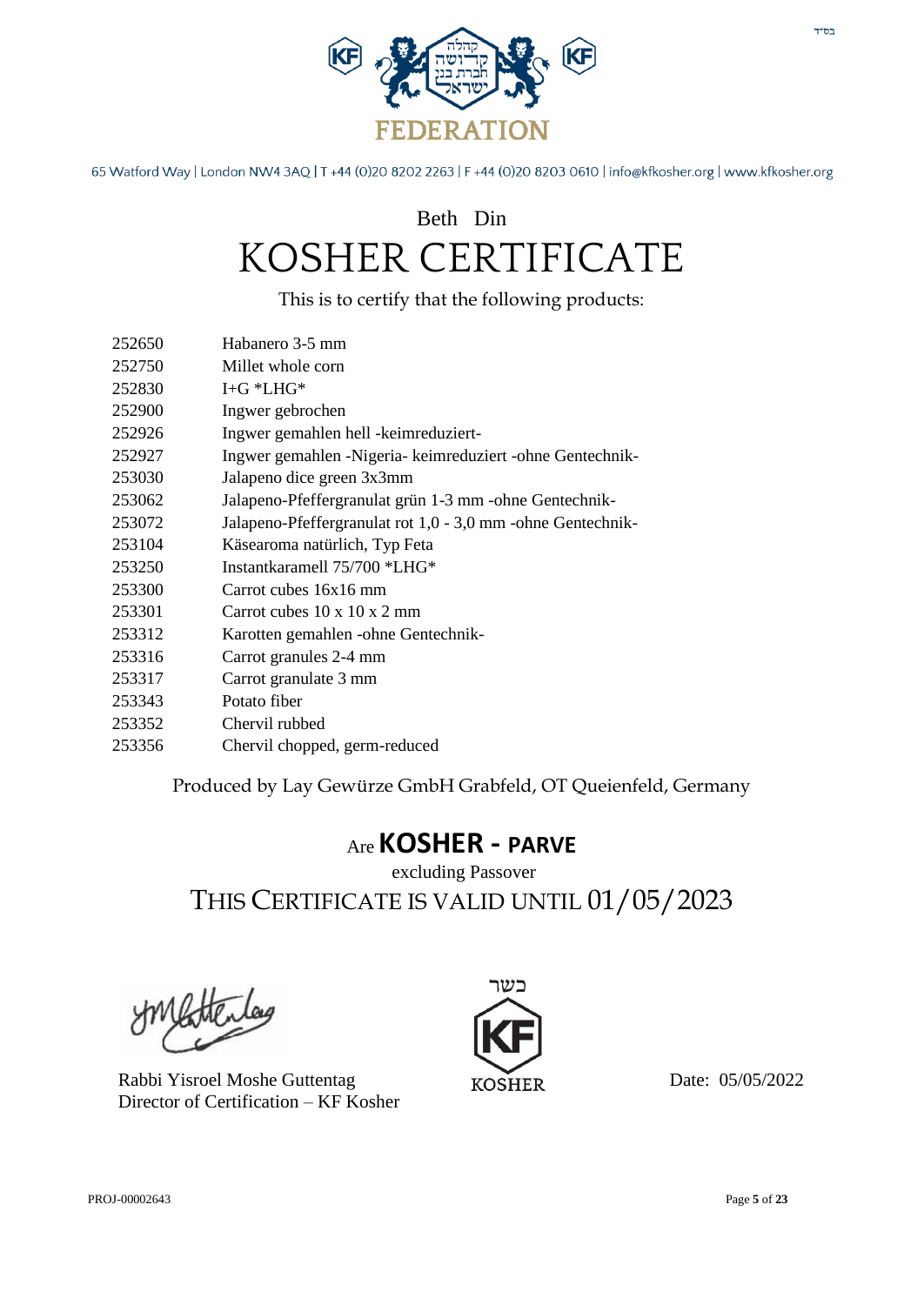

### Beth Din KOSHER CERTIFICATE

This is to certify that the following products:

- 253390 Kieselsäure E 551 ohne Gentechnik-
- 253392 Trennmittel E 551 Siliciumdioxid -ohne Gentechnik-
- 253452 Knoblauchflocken -halal-
- 253480 Knoblauchpulver -ohne Gentechnik-
- 253483 Knoblauchpulver -Spanien- -ohne Gentechnik-
- 253492 Knoblauchgranulat 0,3-0,9 mm -ohne Gentechnik- -halal- -GFSI-zertifiziert-
- 253537 Knoblauch Oleoresin -roasted garlic- \*LHG\*
- 253561 Kokosnuss-Aroma natürlich -flüssig-
- 253563 Kokosnussraspeln -ohne Gentechnik-
- 253600 Spearmint rubbed
- 253632 Kümmel ganz -ohne Gentechnik-
- 253680 Black cumin whole
- 253690 Pumpkin seed -peeled-
- 253697 Pumpkin diced
- 253730 Bear's garlic ground
- 253732 Bärlauch geschnitten 2 mm -ohne Gentechnik-
- 253734 Bear's garlic 5 mm -steam treated-
- 253736 Bear's garlic cut 5 mm
- 253740 Leek cut 2-4 mm

Produced by Lay Gewürze GmbH Grabfeld, OT Queienfeld, Germany

#### Are **KOSHER - PARVE**

excluding Passover THIS CERTIFICATE IS VALID UNTIL 01/05/2023

Rabbi Yisroel Moshe Guttentag Director of Certification – KF Kosher

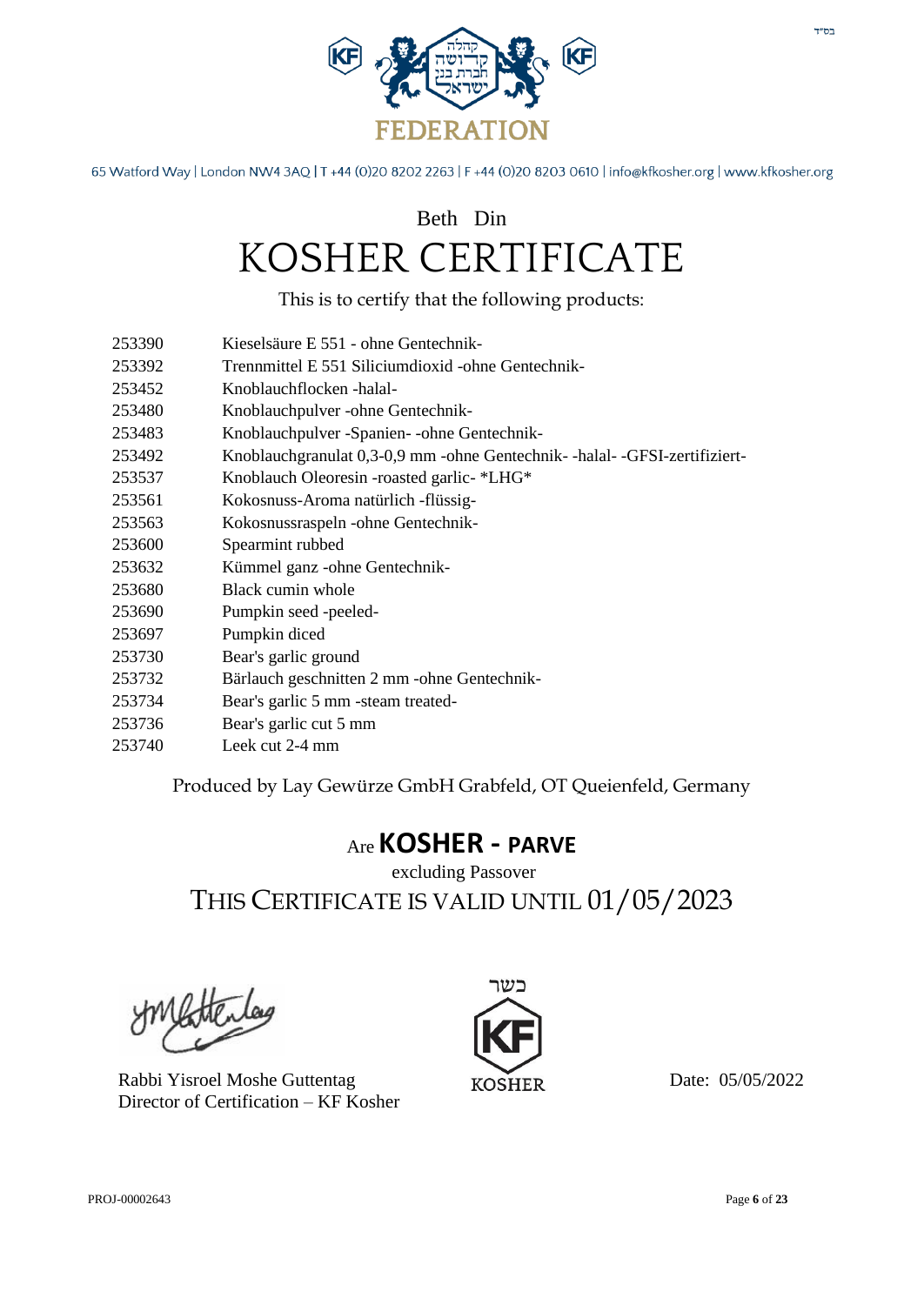

### Beth Din KOSHER CERTIFICATE

This is to certify that the following products:

| Leek ground |
|-------------|
|             |

- 253770 Lauch 0,3-0,9 mm
- 253790 Lavender
- 253832 Flax seed, good quality, 99% clean
- 253860 Lovage herb ground
- 253872 Lovage root ground
- 253882 Lovage leaves 4-6 mm
- 253940 Laurel leaves whole dried
- 253962 Laurel leaves broken
- 253982 Laurel leaves ground
- 253990 Lorbeerblätteröl, natürlich \*LHG\*
- 254080 Magnesiumsulfat DAB
- 254090 Magnesiumcarbonat E 504
- 254112 Marjoram rubbed -Thuringian-
- 254122 Marjoram rubbed extra sieved
- 254125 Marjoram rubbed -original raw material import-
- 254240 Meerrettichpulver -ohne Gentechnik-
- 254301 Cellulose powder E 460 -fine-
- 254420 Milchsäure 80 %ig E 270 -ohne Gentechnik-

Produced by Lay Gewürze GmbH Grabfeld, OT Queienfeld, Germany

#### Are **KOSHER - PARVE**

excluding Passover THIS CERTIFICATE IS VALID UNTIL 01/05/2023

Rabbi Yisroel Moshe Guttentag Director of Certification – KF Kosher

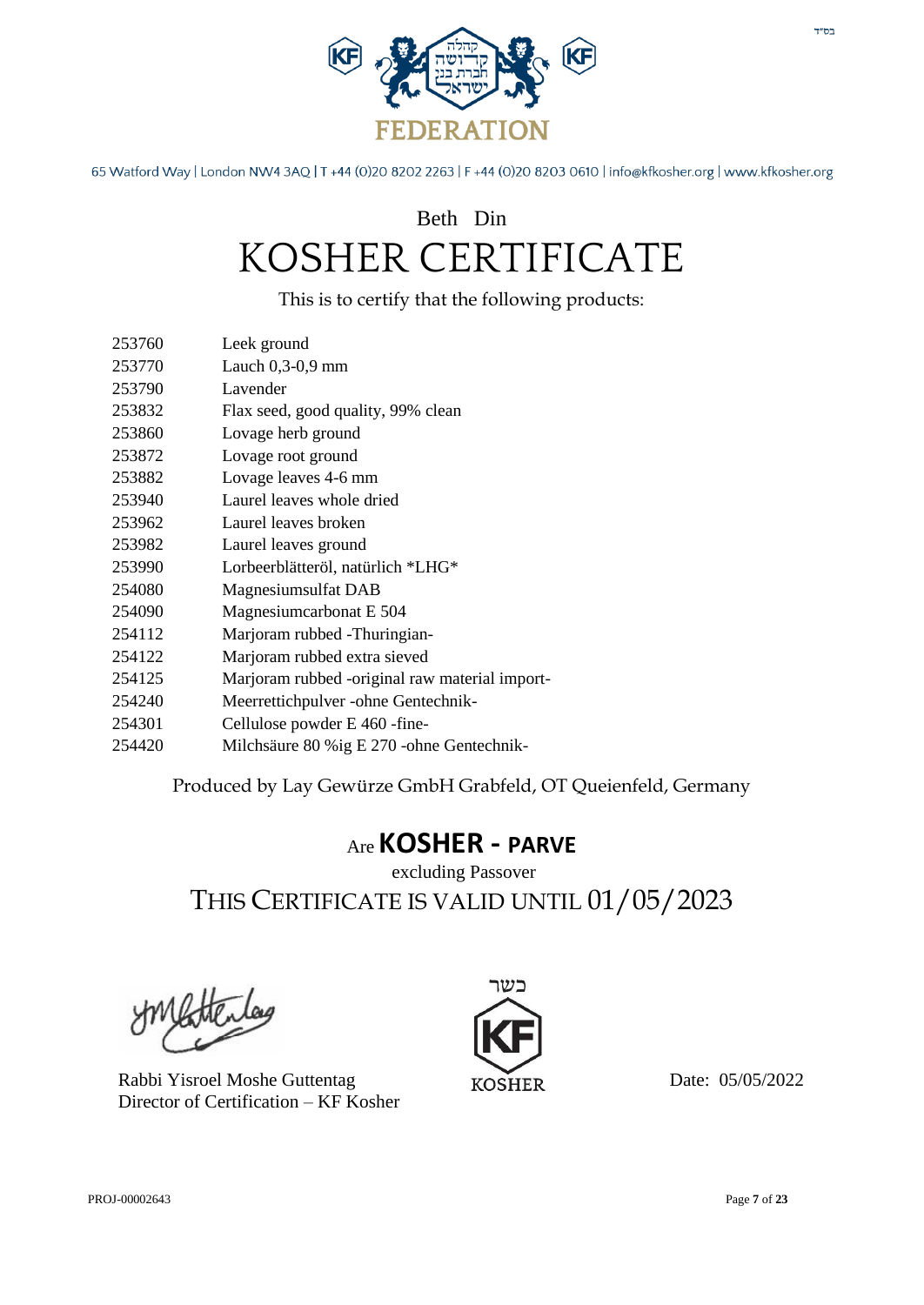

### Beth Din KOSHER CERTIFICATE

This is to certify that the following products:

- 254423 Milchsäure trocken E 270/E327
- 254540 Macis gemahlen Siauw / Ambon Produktion -ohne Gentechnik-
- 254612 Nutmeg whole, sorted 80/85
- 254660 Muskatnussöl natürlich \*LHG\*
- 254672 Muskatnuss gemahlen -halal- -ohne Gentechnik- -GFSI-zertifiziert-
- 254740 Natriumascorbat E 301 -ohne Gentechnik-
- 254750 Sodium Isoascorbate E 316
- 254760 Sodium acetate E 262
- 254770 Sodium di acetat E 262
- 254810 Di-Natriumcitrat E 331
- 254840 Monosodium glutamate 99% pure E 621
- 254848 Würzmischung Glutamat mit 1 % Salz -ohne Gentechnik-
- 254850 Di-Natriumtartrat E 335
- 254870 Sodiumlactat E 325
- 254930 Nelkenstiele
- 254932 Nelken ganz -ohne Gentechnik-
- 254950 Nelken Oleoresin \*LHG\*
- 254990 Nelkenblätteröl -ohne Gentechnik- \*LHG\*
- 255120 Orange peel granulate 0,5-1,5 mm

Produced by Lay Gewürze GmbH Grabfeld, OT Queienfeld, Germany

#### Are **KOSHER - PARVE**

excluding Passover THIS CERTIFICATE IS VALID UNTIL 01/05/2023

Rabbi Yisroel Moshe Guttentag Director of Certification – KF Kosher

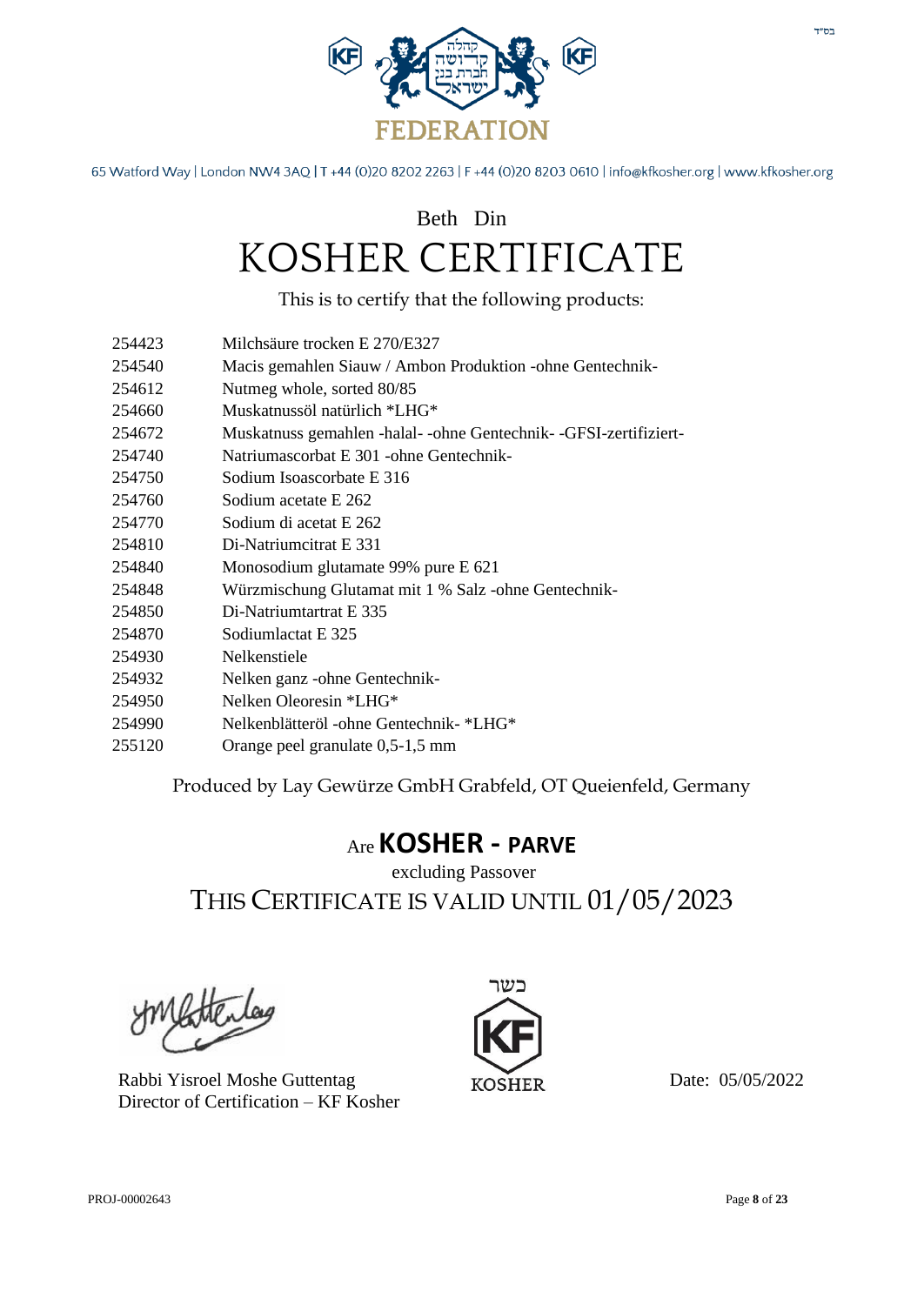

Beth Din

# KOSHER CERTIFICATE

This is to certify that the following products:

- 255132 Orange zest ground
- 255143 Orangen-Aroma, natürlich, flüssig \*LHG\*
- 255184 Oregano gerebelt -Anbauware- -ohne Gentechnik- -halal-
- 255190 Oregano gemahlen, keimreduziert -halal- -ohne Gentechnik-
- 255210 Oregano Oleoresin
- 255320 Paprika 60 ASTA
- 255321 Paprika sweet
- 255327 Premium paprika powder smoked natural germ reduced
- 255350 Paprika edelsüß \*Horgos\* -ohne Gentechnik-
- 255380 Ceylo® Paprika-Extrakt 40.000 FE \*WS\* -ohne Gentechnik- \*LHG\*
- 255390 Paprika Oleoresin 100.000 FE \*FS\* \*LHG\*
- 255400 Paprika Oleoresin 140.000 FE \*FS\* \*LHG\* -ohne Gentechnik-
- 255432 Paprikaflocken grün 9x9 mm, speziell gereinigt -ohne Gentechnik-
- 255442 Paprikagranulat grün 2-4 mm, speziell gereinigt -ohne Gentechnik-
- 255502 Paprikaflocken rot, 9x9 mm, speziell gereinigt -ohne Gentechnik-
- 255516 Paprika granulated red 2 mm, -steam treated-
- 255522 Paprikagranulat rot 2-3 mm, speziell gereinigt -ohne Gentechnik-
- 255532 Paprika granulated 1-3 mm
- 255533 Bukowo -paprika leaves sweet-

Produced by Lay Gewürze GmbH Grabfeld, OT Queienfeld, Germany

#### Are **KOSHER - PARVE**

excluding Passover THIS CERTIFICATE IS VALID UNTIL 01/05/2023

Rabbi Yisroel Moshe Guttentag Director of Certification – KF Kosher

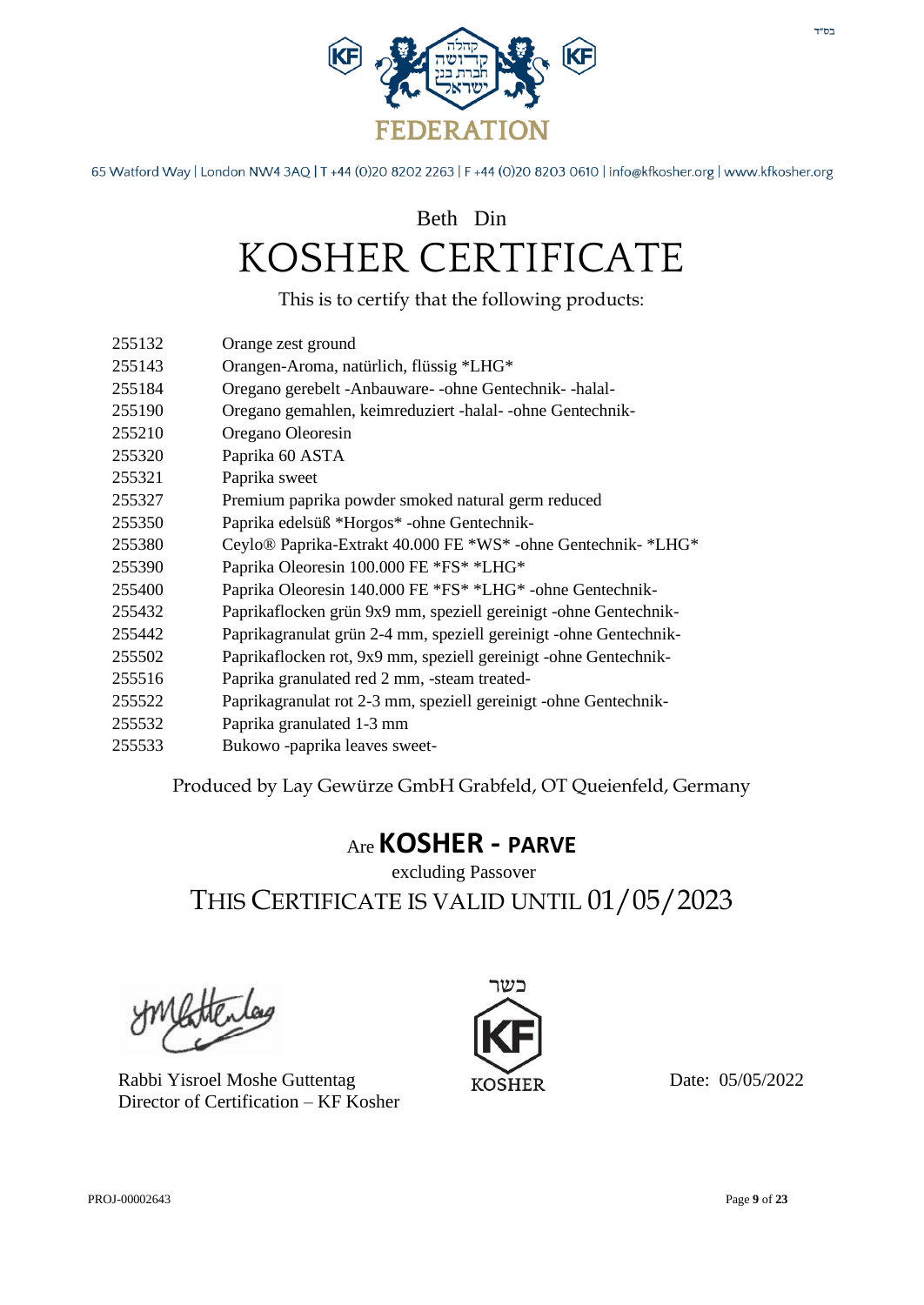

### Beth Din KOSHER CERTIFICATE

This is to certify that the following products:

- 255570 Paprikagranulat rot 0,4-1,0 mm
- 255640 Pastinaken gemahlen -ohne Gentechnik-
- 255691 Parsley 4 mm
- 255692 Petersilie Feinschnitt 4-6 mm -ohne Gentechnik- -halal-
- 255710 Petersilie glatt 1-2 mm -halal-
- 255717 Petersilie 1 mm Spezialschnitt -ohne Gentechnik-
- 255722 Parsley ground
- 255742 Pfeffer weiss ganz, Grade I -ohne Gentechnik-
- 255745 Pfeffer weiss ganz -ohne Gentechnik-
- 255831 Pfeffer schwarz ganz > 550 -keimreduziert- -GFSI-zertifiziert-
- 255835 Pfeffer schwarz ganz -ohne Gentechnik-
- 255912 Pfeffer grün getrocknet ganz, sortiert -ohne Gentechnik-
- 255915 Pfeffer grün ganz -ohne Gentechnik-
- 256012 Pink pepper whole
- 256014 Pink pepper, cut approx. 4-5 mm
- 256050 Pepper green fresh in brine
- 256060 Pfeffer grün in Lake \*LHG\*
- 256061 Pepper green in brine \*soft corn\*
- 256090 Pfeffer Oleoresin \*N\* -ohne Gentechnik- \*LHG\*

Produced by Lay Gewürze GmbH Grabfeld, OT Queienfeld, Germany

#### Are **KOSHER - PARVE**

excluding Passover THIS CERTIFICATE IS VALID UNTIL 01/05/2023

Rabbi Yisroel Moshe Guttentag Director of Certification – KF Kosher

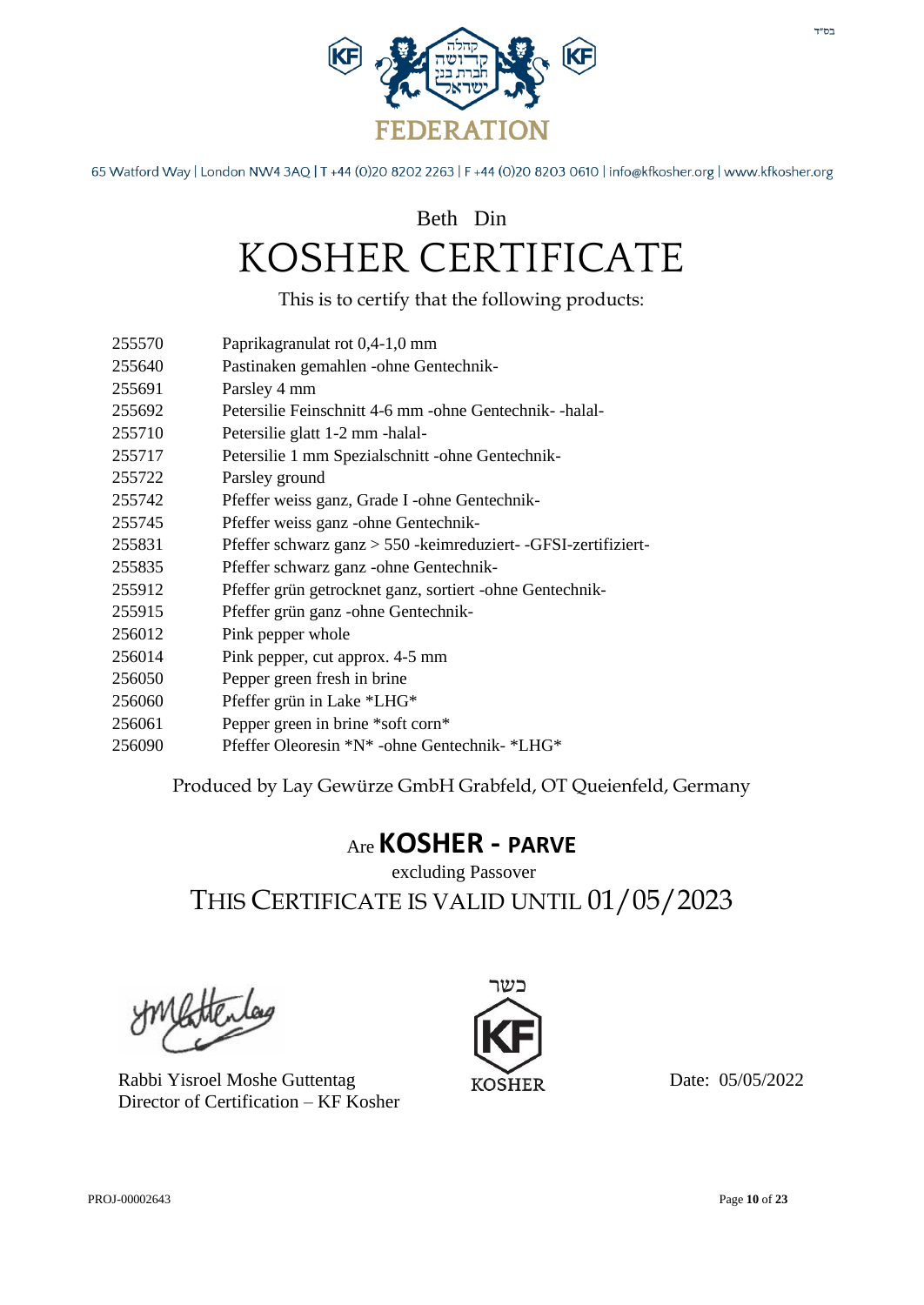

### Beth Din KOSHER CERTIFICATE

This is to certify that the following products:

- 256091 Pfeffer Oleoresin -schwarz- 40/20 -ohne Gentechnik- \*LHG\*
- 256110 Pfeffer Oleoresin \*W\* \*LHG\* -ohne Gentechnik-
- 256172 Peppermint rubbed 4 mm
- 256140 Pfefferöl natürlich \*LHG\* -ohne Gentechnik-
- 256280 Tri-Calciumphosphat Pulver -Rieselhilfsmittel-
- 256320 Black Fungus (fungi)
- 256330 Mushroom powder
- 256373 Allspice whole -Honduras/Guatemala-
- 256396 All spice ground microbial controlled
- 256450 Pine nut I a
- 256460 Pistachio skinned green
- 256290 Natrium/Kaliumdi-und triphosphate E 450, E 451 -ohne Gentechnik-
- 256570 \*ERPRO\* Pea protein isolate
- 256530 Propylenglykol E1520
- 256600 Rapsöl
- 256716 Calendula flowers –microbial controlled-
- 256780 Rosmarin 1,0 mm staubfrei
- 256790 Rosemary cut
- 256792 Rosemary ground

Produced by Lay Gewürze GmbH Grabfeld, OT Queienfeld, Germany

#### Are **KOSHER - PARVE**

excluding Passover THIS CERTIFICATE IS VALID UNTIL 01/05/2023

Rabbi Yisroel Moshe Guttentag Director of Certification – KF Kosher

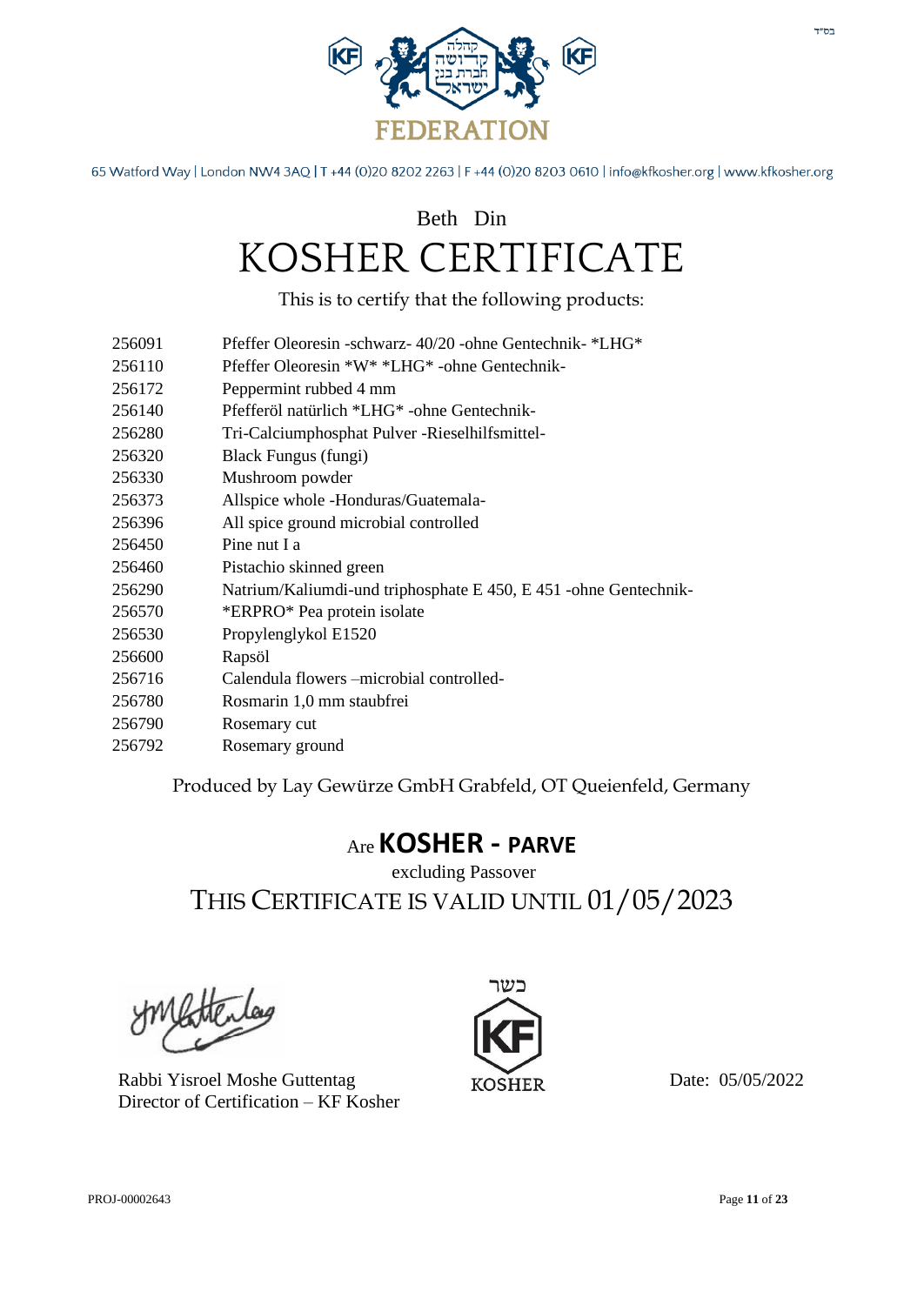

### Beth Din KOSHER CERTIFICATE

This is to certify that the following products:

- 256810 Rosmarin Oleoresin natürlich \*LHG\*
- 256870 Beetroot powder \*B\*
- 256871 Beetroot powder RB 39
- 256872 Beetroot powder D
- 257093 Saffron fibre ISO I
- 257095 Saffron fibre ISO III
- 257150 Herbs for salad
- 257170 Salbei gerebelt
- 257180 Salbei gemahlen -ohne Gentechnik-
- 257201 Sea salt fine -without anticaking agent-
- 257210 Speisesalz -ohne Gentechnik-
- 257213 Speisesalz extra fein -ohne Gentechnik-
- 256620 Rauch öllöslich, flüssig \*LHG\*
- 256624 Smoke flavour PFR720 -SF 001-
- 257270 Meersalz grob -ohne Gentechnik-
- 257400 Schnittlauch-Röllchen II -ohne Gentechnik- -halal-
- 257401 Chives rolls 1 mm
- 257402 Chives dried 4mm
- 257432 Celery root powder

Produced by Lay Gewürze GmbH Grabfeld, OT Queienfeld, Germany

#### Are **KOSHER - PARVE**

excluding Passover THIS CERTIFICATE IS VALID UNTIL 01/05/2023

Rabbi Yisroel Moshe Guttentag Director of Certification – KF Kosher

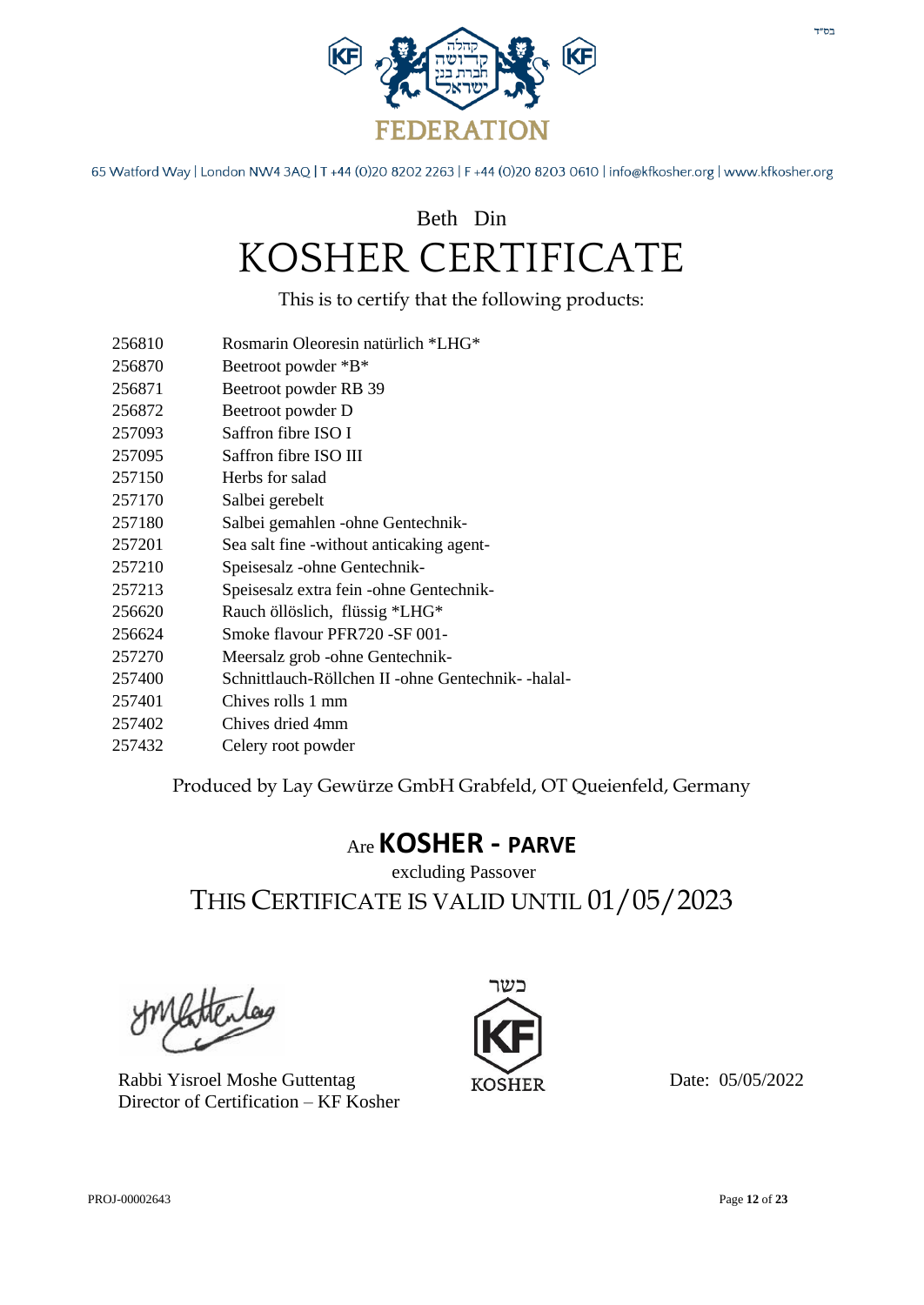

### Beth Din KOSHER CERTIFICATE

This is to certify that the following products:

257492 Celery cut 3 mm 257600 Paniermehl 2109 rot

| $\sim$ , $\prime$ , $\prime$ , $\prime$ , $\prime$ , $\prime$ | $\Gamma$ and contract $\Gamma$ and $\Gamma$     |
|---------------------------------------------------------------|-------------------------------------------------|
| 257230                                                        | Speisesalz codiert (70/30) *LHG* RSPO-SG        |
| 257520                                                        | Celery Oleoresin 10%, liquid *LHG*              |
| 257632                                                        | Mustard seed golden, 1a quality                 |
| 257652                                                        | Mustard seed yellow cut                         |
| 257670                                                        | <b>SEPUR</b> flour                              |
| 257682                                                        | Mustard seed brown whole                        |
| 257690                                                        | SEPUR Senfmehl teilentölt                       |
| 257700                                                        | Senföl rein                                     |
| 257772                                                        | Sesam seed peeled                               |
| 257914                                                        | SOPRO *SJ* -functional soya protein concentrate |
| 257930                                                        | Sunflower seed peeled                           |
| 257260                                                        | Jodsalz -ohne Gentechnik-                       |
| 257990                                                        | Spinach powder                                  |
| 258010                                                        | FKS -starch potato starch-                      |
| 257610                                                        | Lay Paniermehl *Gelb*                           |
| 257960                                                        | Sorbit 70% flüssig E 420                        |
|                                                               |                                                 |

258051 Waxy corn starch E 1422 modified hot swelling

Produced by Lay Gewürze GmbH Grabfeld, OT Queienfeld, Germany

### Are **KOSHER - PARVE**

excluding Passover THIS CERTIFICATE IS VALID UNTIL 01/05/2023

Rabbi Yisroel Moshe Guttentag Director of Certification – KF Kosher

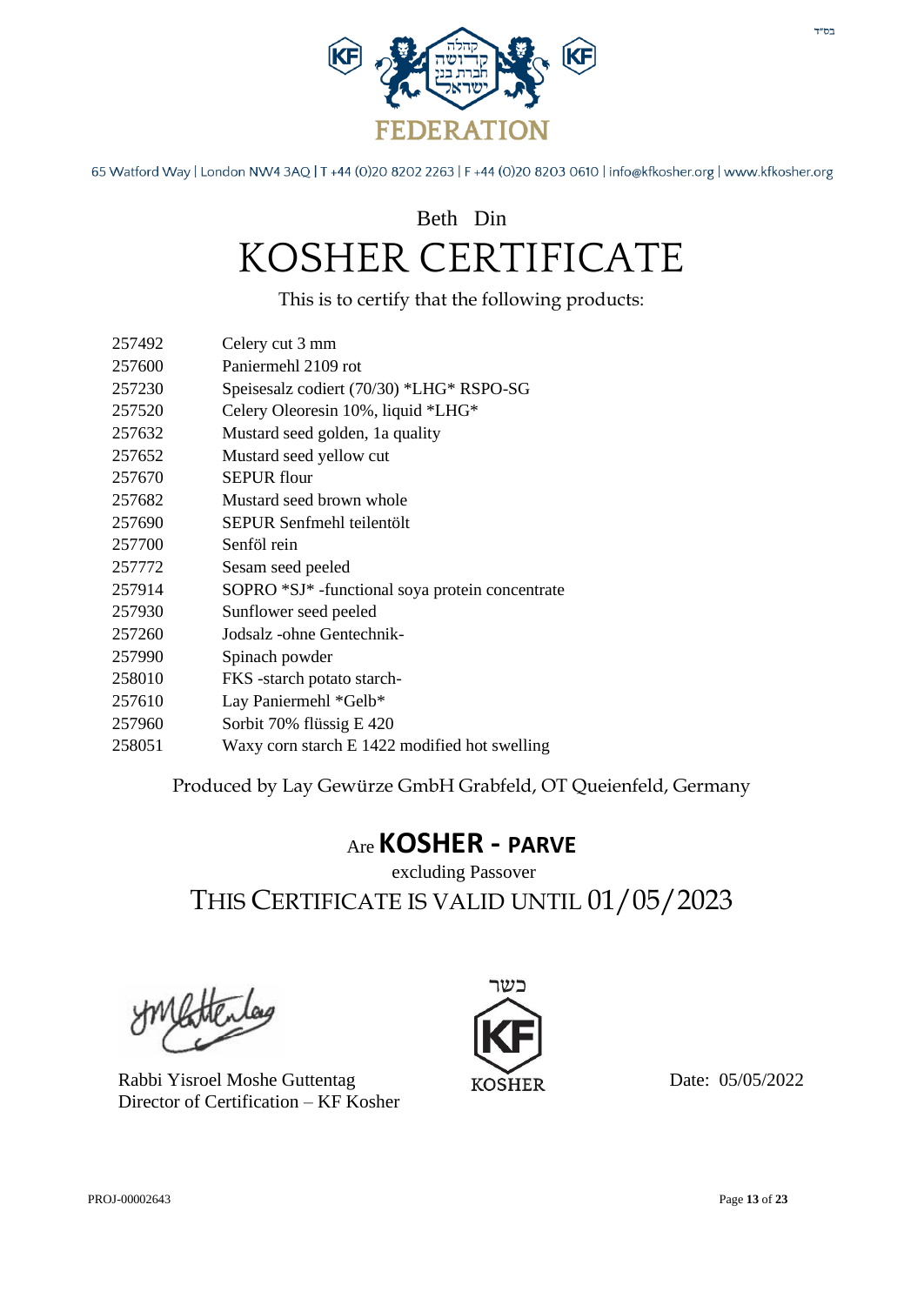

## Beth Din KOSHER CERTIFICATE

This is to certify that the following products:

| 258063 | Fleisch-Aroma, Pulver *LHG*                                       |
|--------|-------------------------------------------------------------------|
| 258080 | Corn starch                                                       |
| 258085 | Maisgrieß                                                         |
| 258130 | Yellow boletus powder                                             |
| 258133 | Porcini mushroom granulate 2-6 mm                                 |
| 258012 | Kartoffelstärke E 1414 modifiziert kaltquellend -ohne Gentechnik- |
| 258172 | Pot herbs                                                         |
| 258019 | Kartoffelstärke E 1412 modifiziert kaltquellend                   |
| 258242 | Thyme rubbed orig. Thuringia                                      |
| 258250 | Thymian gerebelt -ohne Gentechnik- -halal-                        |
| 258260 | Thyme ground extra                                                |
| 258310 | Tomato flakes 9x9 mm                                              |
| 258311 | Tomatenflocken 6x6 mm -ohne Gentechnik-                           |
| 258312 | Tomato granulate 2-4 mm                                           |
| 258317 | Tomato fine granules $0,5-2,0$ mm                                 |
| 258330 | Tomatenpulver Standard - ohne Gentechnik--halal-                  |
| 258138 | Steinpilz-Extrakt                                                 |
| 258210 | Tarakernmehl E 417                                                |
| 258580 | Vanilla stick pure Bourbon                                        |

Produced by Lay Gewürze GmbH Grabfeld, OT Queienfeld, Germany

#### Are **KOSHER - PARVE**

#### excluding Passover THIS CERTIFICATE IS VALID UNTIL 01/05/2023

Rabbi Yisroel Moshe Guttentag Director of Certification – KF Kosher

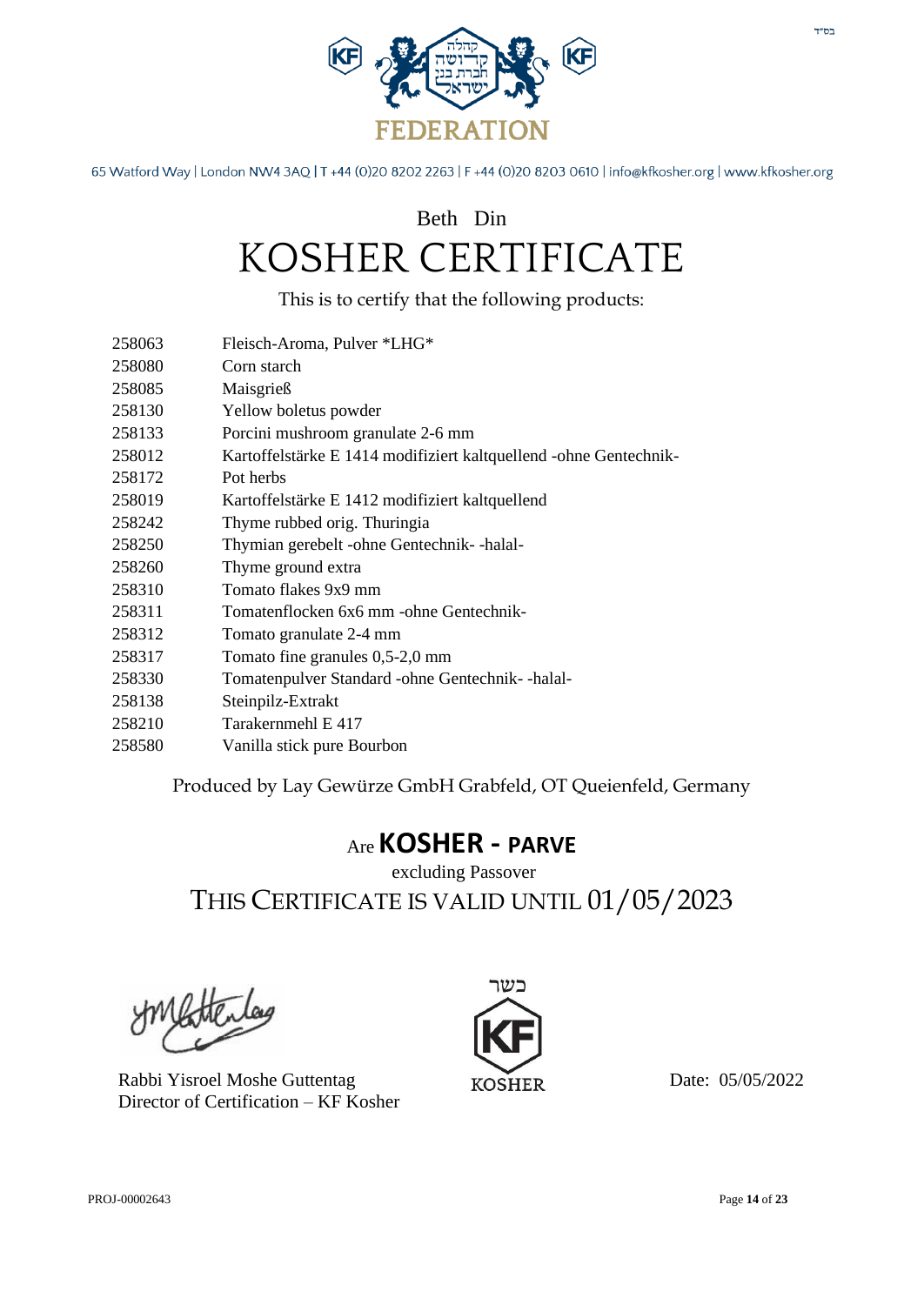

### Beth Din KOSHER CERTIFICATE

This is to certify that the following products:

| 258590 | Vanilla ground Bourbon                                         |
|--------|----------------------------------------------------------------|
| 258450 | Maltodextrin MD 10                                             |
| 258460 | Trockenglucosesirup DE 21                                      |
| 258830 | Wacholderbeeren ganz, getrocknet                               |
| 258860 | Junipoer berries ground                                        |
| 258710 | Locust bean gum                                                |
| 258890 | Wacholderbeeren fein geschroten -ohne Gentechnik-              |
| 258940 | Trinkwasser kalt                                               |
| 258943 | Trinkwasser heiß aus Leitung                                   |
| 259060 | Wheat fibre coarse                                             |
| 259061 | Wheat fibre fine                                               |
| 259068 | <i>i-Mix Cellulose Plant Fiber -Grade 1-</i>                   |
| 259069 | <i>i-Mix Cellulose Plant Fiber -Grade 2-</i>                   |
| 258750 | Hühnervolleipulver                                             |
| 259330 | Cinnamon stick 8 cm                                            |
| 259343 | Cinnamon broken pieces -Madagaskar-                            |
| 259345 | Zimtrinde ganz - ohne Gentechnik-                              |
| 258880 | Wacholder Oleoresin natürlich, flüssig *LHG* -ohne Gentechnik- |
| 259300 | Xanthan gum E 415                                              |
|        |                                                                |

Produced by Lay Gewürze GmbH Grabfeld, OT Queienfeld, Germany

#### Are **KOSHER - PARVE**

excluding Passover THIS CERTIFICATE IS VALID UNTIL 01/05/2023

Rabbi Yisroel Moshe Guttentag Director of Certification – KF Kosher

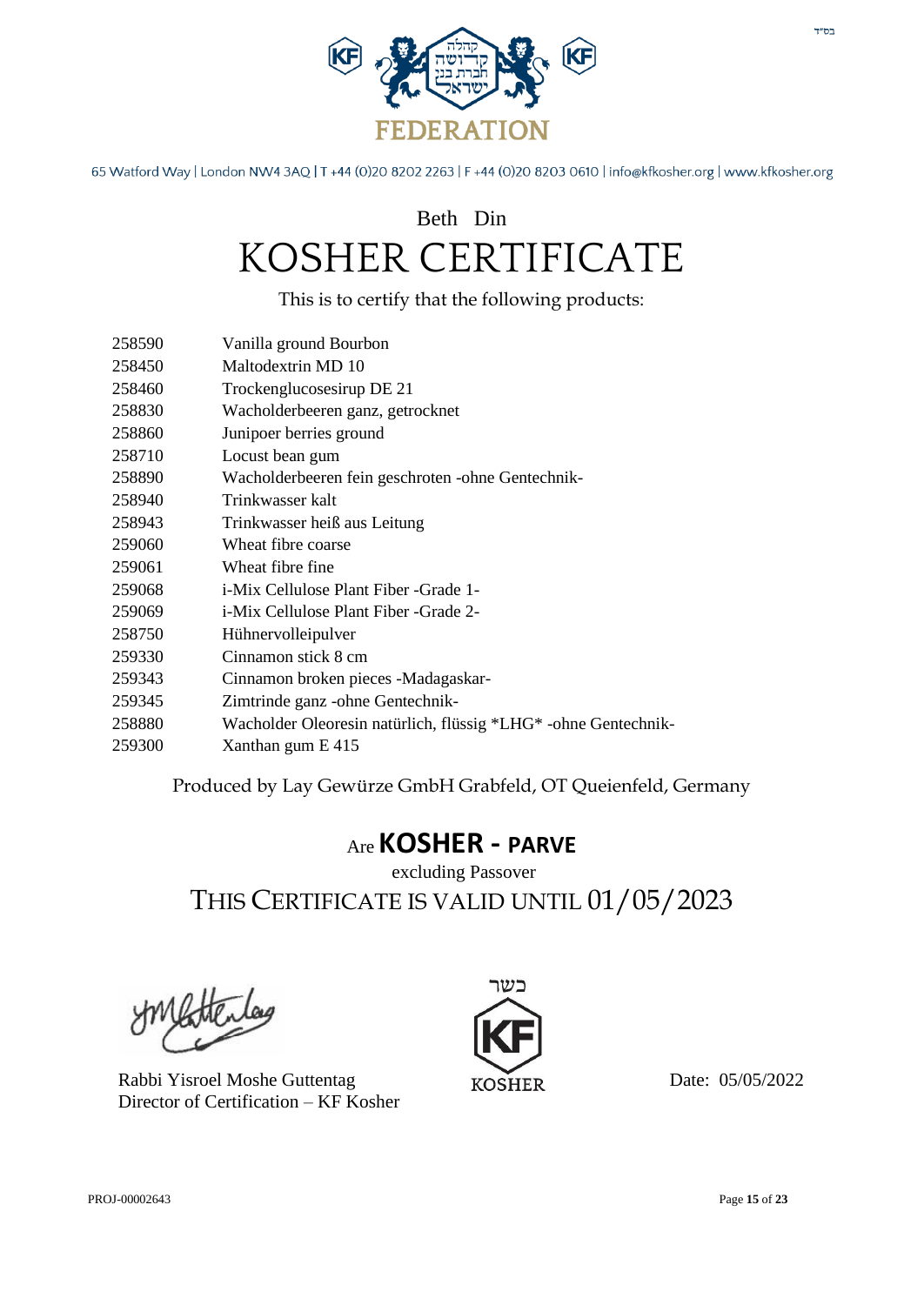

### Beth Din KOSHER CERTIFICATE

This is to certify that the following products:

- 259370 Zimtöl \*Cassia\*, natürlich
- 259390 Zimt Oleoresin, flüssig -ohne Gentechnik-
- 259490 Zitronen-Aroma, natürlich, flüssig \*LHG\*
- 259536 Lemon peel granulate 1-3 mm
- 259572 Onion sliced 1a
- 259590 Onion kibbled/sliced
- 259594 Onion kibbled/cut -India-
- 259602 Onion minced 1,5-3,5 mm
- 259612 Onion granulated 0,2-0,6 mm
- 259620 Onion granulaled 0,5-1,4 mm
- 259640 Onion powder bright
- 259644 Onion powder -India-
- 259663 Onion roasted -gluten-free/pure vegetable-
- 259830 Zwiebel gebraten -viskos-, flüssig \*LHG\* -ohne Gentechnik-
- 259930 Zucker RKFF
- 379662 Onion roasted RSPO-SG
- 259430 Citronensäure anhydro E 330 EU -ohne Gentechnik-
- 259432 Citronensäure anhydro E 330 -ohne Gentechnik-
- 390100 AMCAN FOREST SMOKE AFS 66 \*LHG\*

Produced by Lay Gewürze GmbH Grabfeld, OT Queienfeld, Germany

#### Are **KOSHER - PARVE**

excluding Passover THIS CERTIFICATE IS VALID UNTIL 01/05/2023

Rabbi Yisroel Moshe Guttentag Director of Certification – KF Kosher

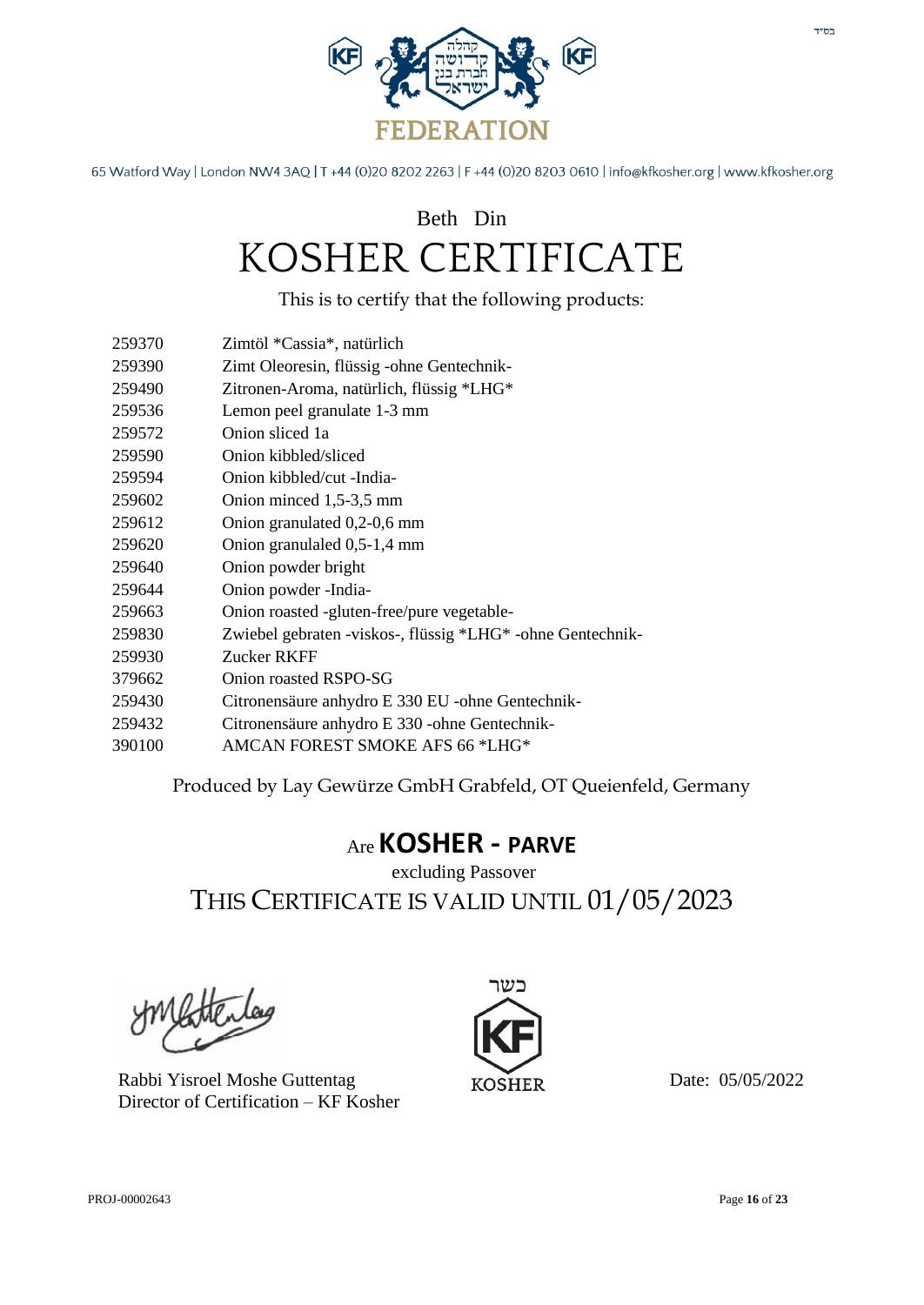

### Beth Din KOSHER CERTIFICATE

This is to certify that the following products:

- 454240 Horseradish powder
- 390106 AMCAN FOREST SMOKE AFS MEGA 2000 \*LHG\*
- 459100 Wheat flour
- 460332 BRATA PAPRIKAEXTRAKT -ohne Gentechnik-
- 460335 SM Paniermehl auf Extraktbasis -ohne Gentechnik-
- 460336 SM Brata Gewürzextraktmischung 1
- 550390 Lay Organic Basil ground
- 550440 Organic Flower decor mix -germ reduced-
- 550500 Lay Organic fenugreek ground
- 550642 Organic Stinging nettle 1-5 mm
- 550700 Lay Organic Chili powder
- 550802 Organic Chili whole -birdeyes- 90.000-110.000 Scoville
- 551142 Lay Organic Coriander ground
- 551202 Lay Organic Cumin ground
- 551212 Lay Organic Turmeric powder
- 390110 AMCAN FOREST SMOKE AFS Autumn Red
- 551392 Lay Organic Dill tips
- 551421 Lay Organic Lemongrass ground
- 551792 Organic fennel ground

Produced by Lay Gewürze GmbH Grabfeld, OT Queienfeld, Germany

#### Are **KOSHER - PARVE**

excluding Passover THIS CERTIFICATE IS VALID UNTIL 01/05/2023

Rabbi Yisroel Moshe Guttentag Director of Certification – KF Kosher

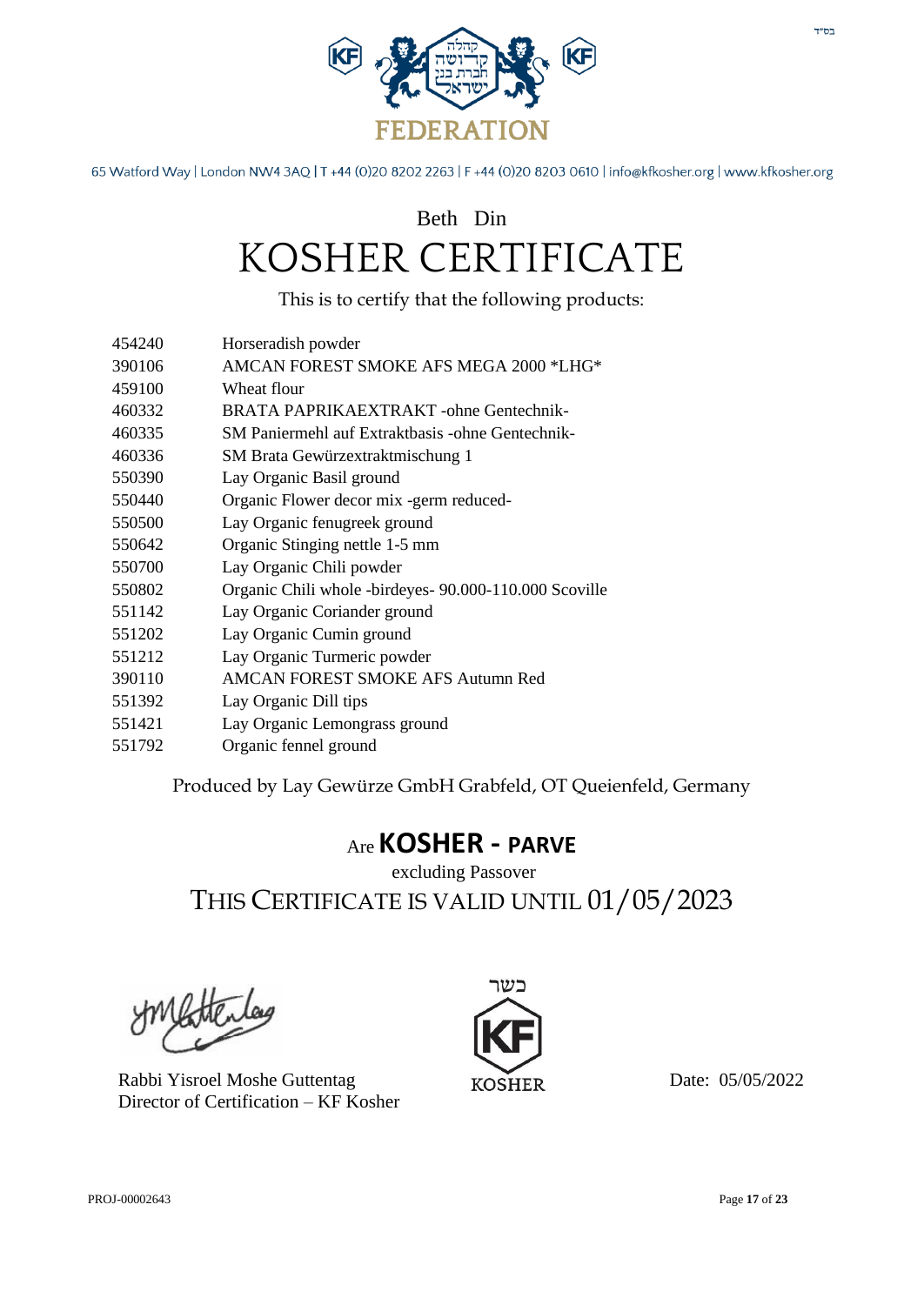

### Beth Din KOSHER CERTIFICATE

This is to certify that the following products:

- 456600 Rapsöl -ohne Gentechnik-
- 552761 Lay Organic Elderflowers rubbed, germ-reduced
- 552922 Lay Organic Ginger ground
- 553300 Organic carrot flakes
- 553452 Organic garlic flakes
- 553492 Lay Bio Knoblauch minced -kbA- -ohne Gentechnik-
- 553720 Organic Leek green/white cut 10x10 mm
- 553736 Bio Bärlauch geschnitten -kbA- -ohne Gentechnik-
- 553741 Organic leek flakes
- 554942 Lay Organic Cloves ground -kbA-
- 555650 Organic parsnip dice
- 555692 Lay Organic Parsley 4-6 mm cut
- 555792 Organic Pepper white ground
- 555832 Lay Organic Pepper black whole
- 555902 Lay Organic Pepper black 1/16 corn
- 556730 Lay Organic Raw Cane Sugar
- 557172 Organic blue fenugreek cut
- 557400 Lay Bio Schnittlauch-Röllchen -ohne Gentechnik- -kbA-
- 557690 Lay Organic Mustard flour

Produced by Lay Gewürze GmbH Grabfeld, OT Queienfeld, Germany

#### Are **KOSHER - PARVE**

excluding Passover THIS CERTIFICATE IS VALID UNTIL 01/05/2023

Rabbi Yisroel Moshe Guttentag Director of Certification – KF Kosher

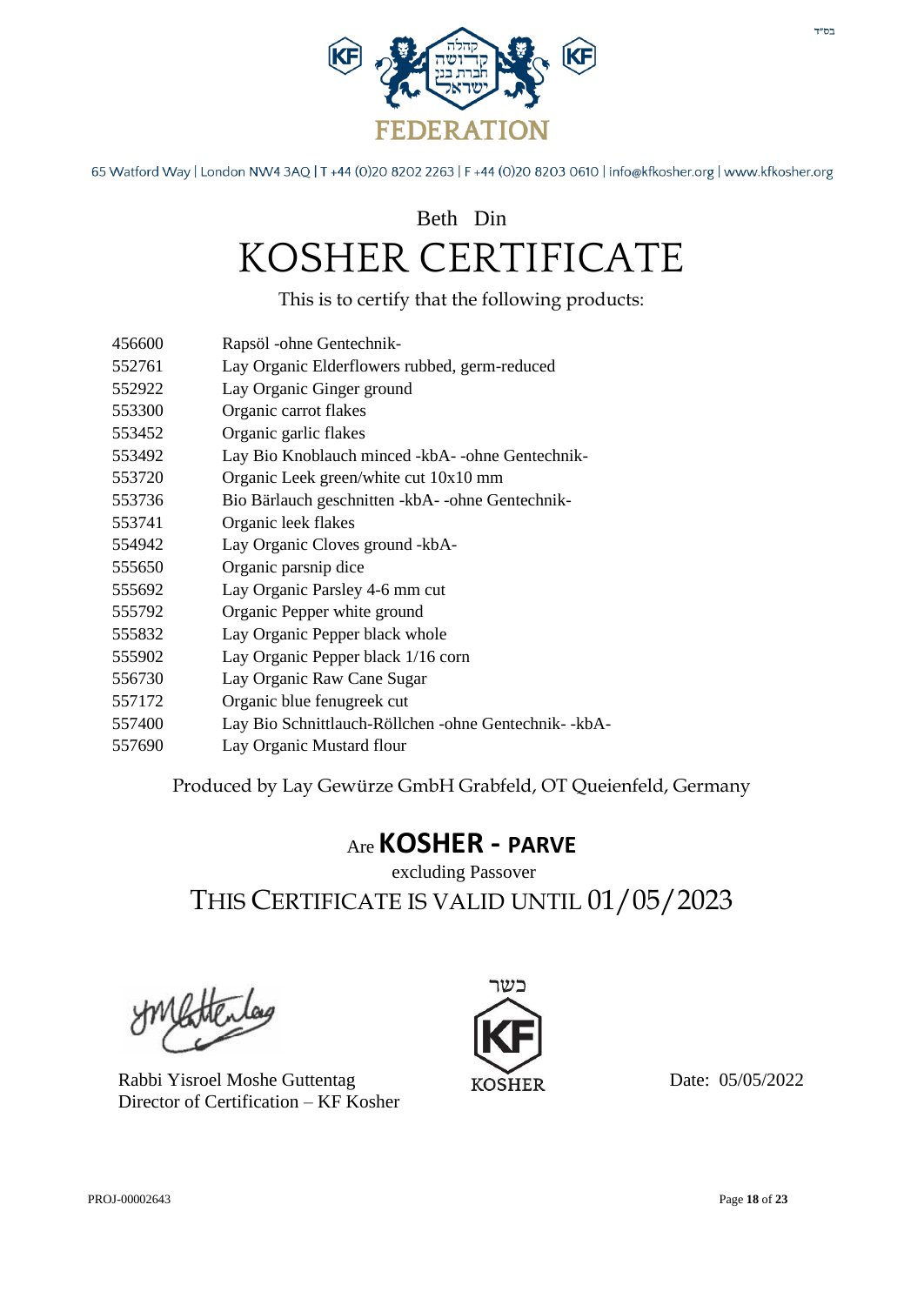

### Beth Din KOSHER CERTIFICATE

This is to certify that the following products:

| 557990    | Lay Organic Mustard flour                             |
|-----------|-------------------------------------------------------|
| 558120    | Organic Sternanis ground                              |
| 558313    | Organic tomato granulate 2-4mm                        |
| 558450    | Lay Organic Mustard flour                             |
| 559660    | Lay organic roasted onions granulate                  |
| 559664    | Organic Fried Onions - without Palm                   |
| 559930    | Organic Crystal Sugar - white-                        |
| 655692    | Parsley fine cut –freeze dried-                       |
| 657402    | Chives rolls freeze-dried                             |
| 15251-50  | <b>LAY STARTER NATURO</b>                             |
| 15260-100 | QUICK-STARTER 15g for 100kg mass                      |
| 551340    | Lay Bio-Dextrose Monohydrat -ohne Gentechnik-         |
| 552510    | Lay Bio Guarkernmehl E 412 - kbA - - ohne Gentechnik- |
| 253570    | Herbs *Provence*                                      |
| 253571    | Herbs *Provence* II                                   |
| 256022    | Pepper coloured whole                                 |
| 257300    | Sambal Oelek                                          |
| 257404    | Chives 2 mm dried – microbial controlled-             |
| 450382    | Basil, rubbed                                         |

Produced by Lay Gewürze GmbH Grabfeld, OT Queienfeld, Germany

#### Are **KOSHER - PARVE**

excluding Passover THIS CERTIFICATE IS VALID UNTIL 01/05/2023

Rabbi Yisroel Moshe Guttentag Director of Certification – KF Kosher

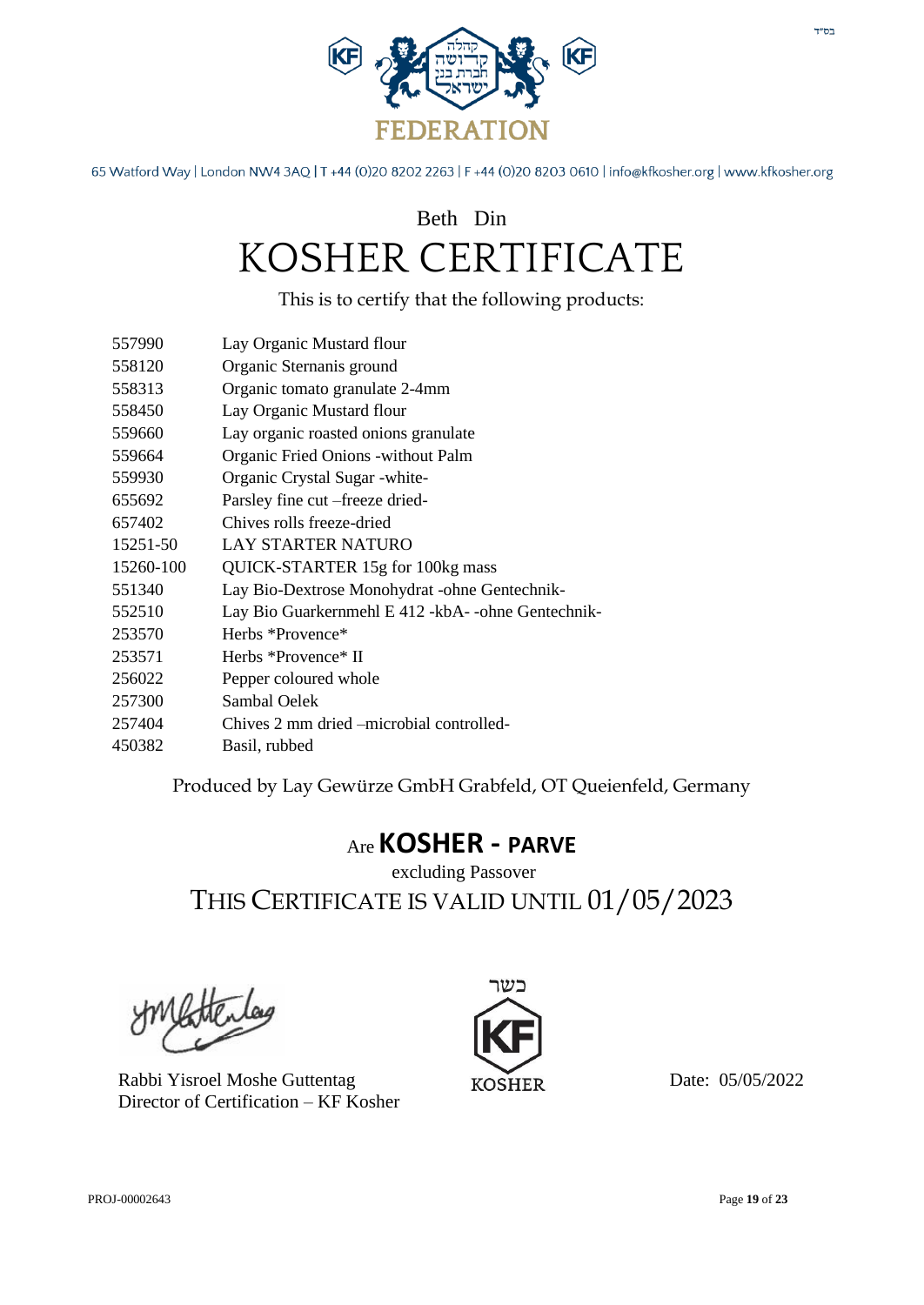

### Beth Din KOSHER CERTIFICATE

This is to certify that the following products:

- 450838 Chillies crushed 5 mesh (3-5 mm) 5.000-15.000 SHU
- 453062 Jalapeno granulate green 1-3 mm
- 455310 Paprika sweet, HORGOS
- 455432 Paprika flakes green 9x9 mm, especially x-ray cleaned
- 455442 Paprika granules green 2-4 mm x-ray cleaned
- 455502 Paprika flakes red 9x9 mm, especially x-ray cleaned
- 455522 Paprika granules red rot 2-3 mm x-ray cleaned
- 458312 Tomato granulate 2-4 mm
- 459300 Xanthan gum E 415
- 460243 Decor seasoning for Cheese \*Pfeffer/Paprika\* -germ reduced-
- 460244 Decorative spicing for cheese \*Onion/Caraway\* -microbial controlled-
- 460428 VLOG Seasoning for Cream Cheese \*Type Herbs Crème légère\* extra
- 460764 Ceylo®-Liquid \*Green pepper whole\*
- 460765 Ceylo®-Liquid \*Chilli/Paprika\*
- 550834 Organic Chillis coarsly grind 0,2-1,0 mm 60.000-100.000 SHU -germ reduced-
- 700620 Ketchupcompound
- 700710 Cracker spicing BBQ
- 700731 Snack spicing \*Chilli\*
- 700761 Snackseasoning \*Sea Salt\* for skin

Produced by Lay Gewürze GmbH Grabfeld, OT Queienfeld, Germany

#### Are **KOSHER - PARVE**

excluding Passover THIS CERTIFICATE IS VALID UNTIL 01/05/2023

Rabbi Yisroel Moshe Guttentag Director of Certification – KF Kosher

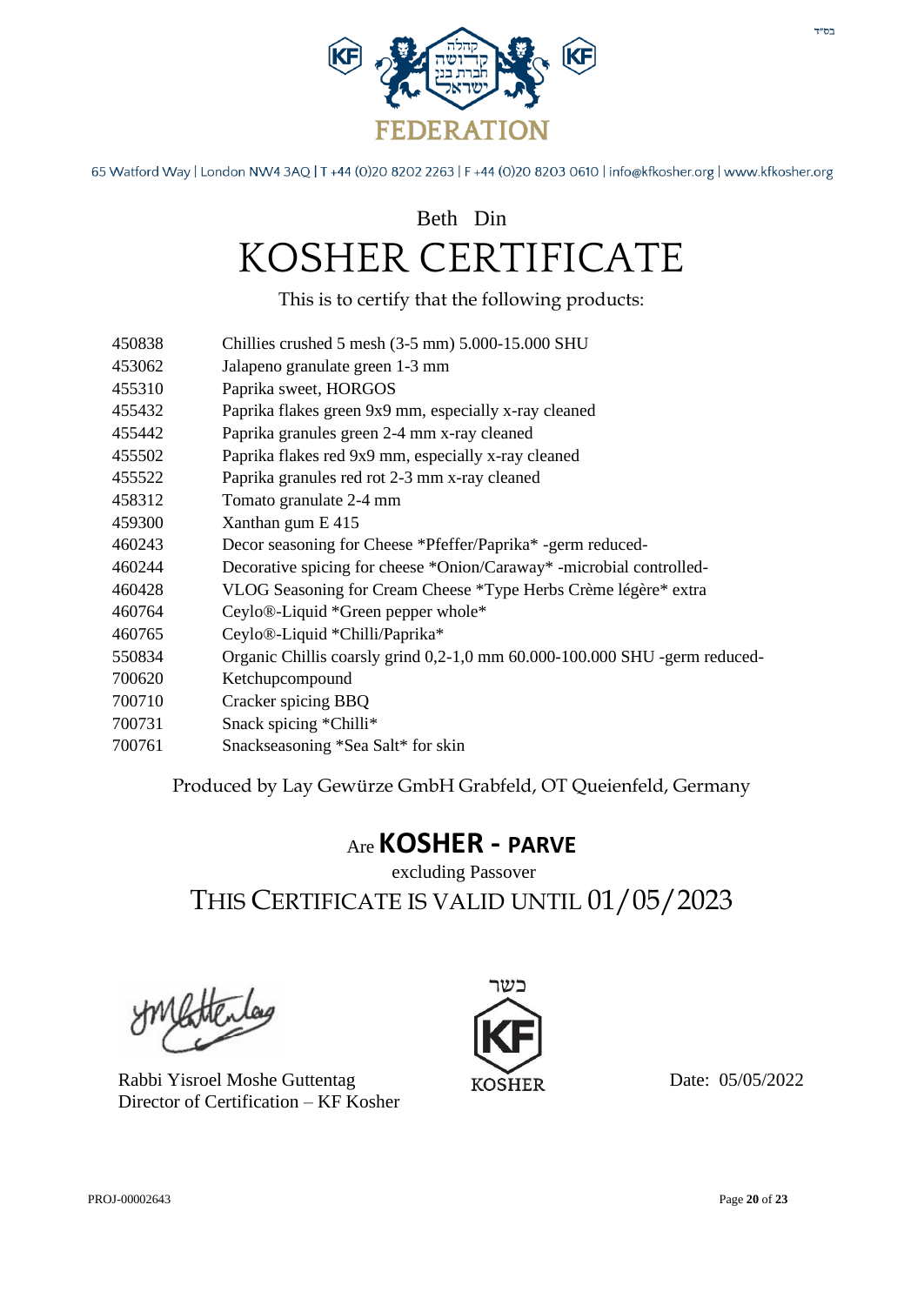

## Beth Din KOSHER CERTIFICATE

This is to certify that the following products:

- 700762 Snackseasoning \*high sea salt\* for skin
- 700769 Snack Seasoning -reduced Sea Salt-
- 700770 Snack Seasoning Onion -low Salt-
- 140490 PW für Tortilla \*Tomate/Basilikum
- 140492 GP für Tortilla \*Spinat Basilikum\*
- 140493 GP für Gemüse-Wrap
- 250390 Basil ground
- 250833 Chillis crushed 1-3 mm without seed -germ reduced-
- 250982 Cardamom in hull ground
- 251000 Cardamom seed ground
- 251122 Coriander coarse crushed
- 251130 Coriander fine coarsed
- 251142 Coriander ground
- 252240 Barley malt flour
- 252922 Ginger ground
- 253462 Garlic minced
- 253472 Garlic powder 1a bright, intensive flavour
- 253493 Garlic roasted 1-3 mm -without palm fat-
- 253494 Garlic granulate G1 \*Premium\*

Produced by Lay Gewürze GmbH Grabfeld, OT Queienfeld, Germany

#### Are **KOSHER - PARVE**

excluding Passover THIS CERTIFICATE IS VALID UNTIL 01/05/2023

Rabbi Yisroel Moshe Guttentag Director of Certification – KF Kosher

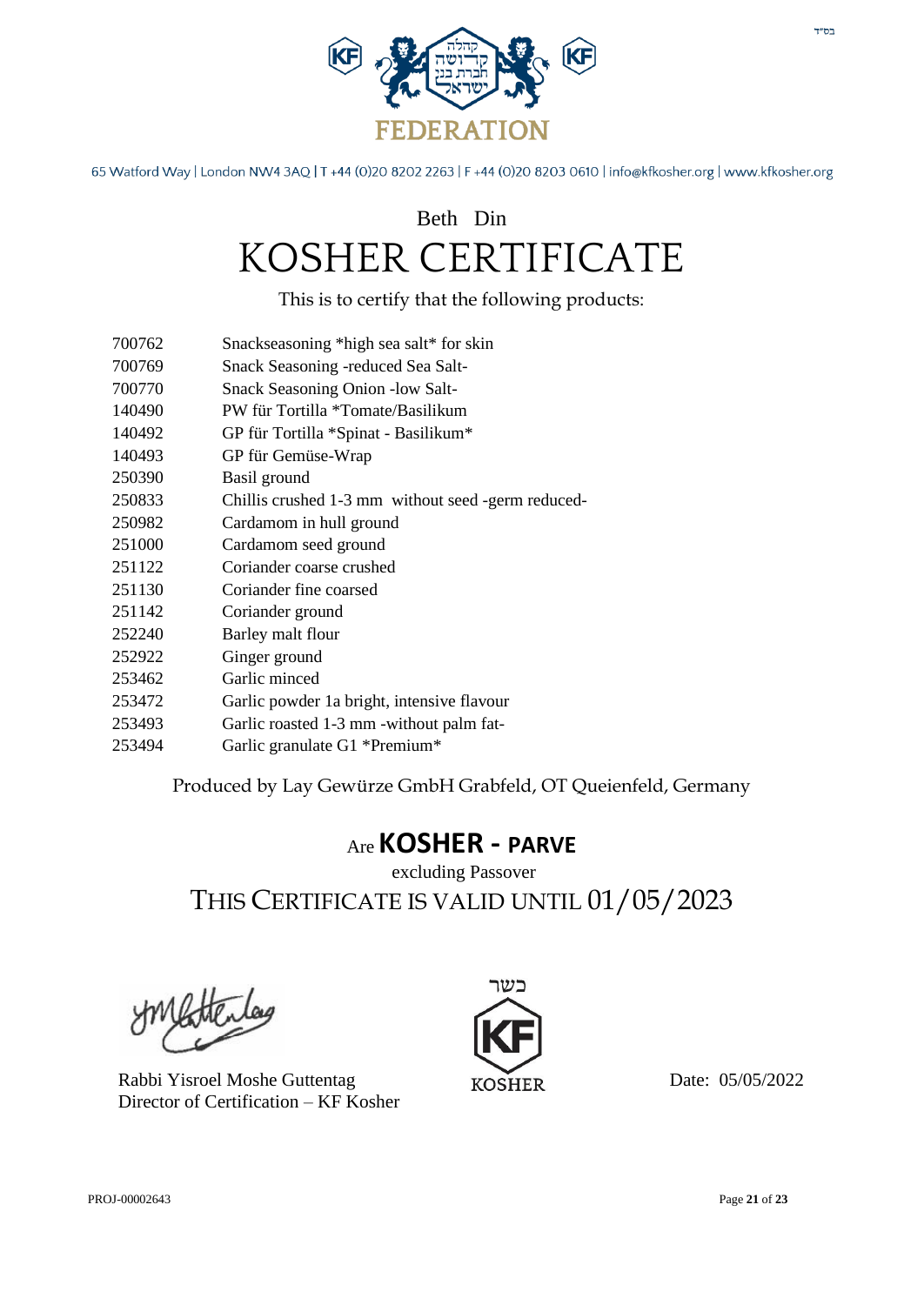

## Beth Din KOSHER CERTIFICATE

This is to certify that the following products:

- 253636 Caraway whole -steam treated-
- 253642 Caraway crushed
- 253652 Caraway ground
- 253733 Bear's garlic cut 2 mm –microbial controlled-
- 254132 Marjoram ground
- 254542 Mace ground
- 254942 Cloves ground
- 255310 Paprika sweet \*Horgos\*
- 255330 Paprika \*hot\*
- 255511 Paprika granulated 2-3 mm red/green, especially x-ray cleaned
- 255716 Parsley cut 1-2 mm -steam treated-
- 255762 Pepper white coarsed 1/4 corn 1a
- 255772 Pepper white coarsed 1/8 corn 1a
- 255780 Pepper white coarse ground \*AG\*
- 255782 Pepper white coarse ground 1a
- 255790 Pepper white ground
- 255792 Pepper white 1a ground handpicked
- 255812 Black pepper coarsed 1/16 corn
- 255832 Pepper black whole

Produced by Lay Gewürze GmbH Grabfeld, OT Queienfeld, Germany

#### Are **KOSHER - PARVE**

excluding Passover THIS CERTIFICATE IS VALID UNTIL 01/05/2023

Rabbi Yisroel Moshe Guttentag Director of Certification – KF Kosher